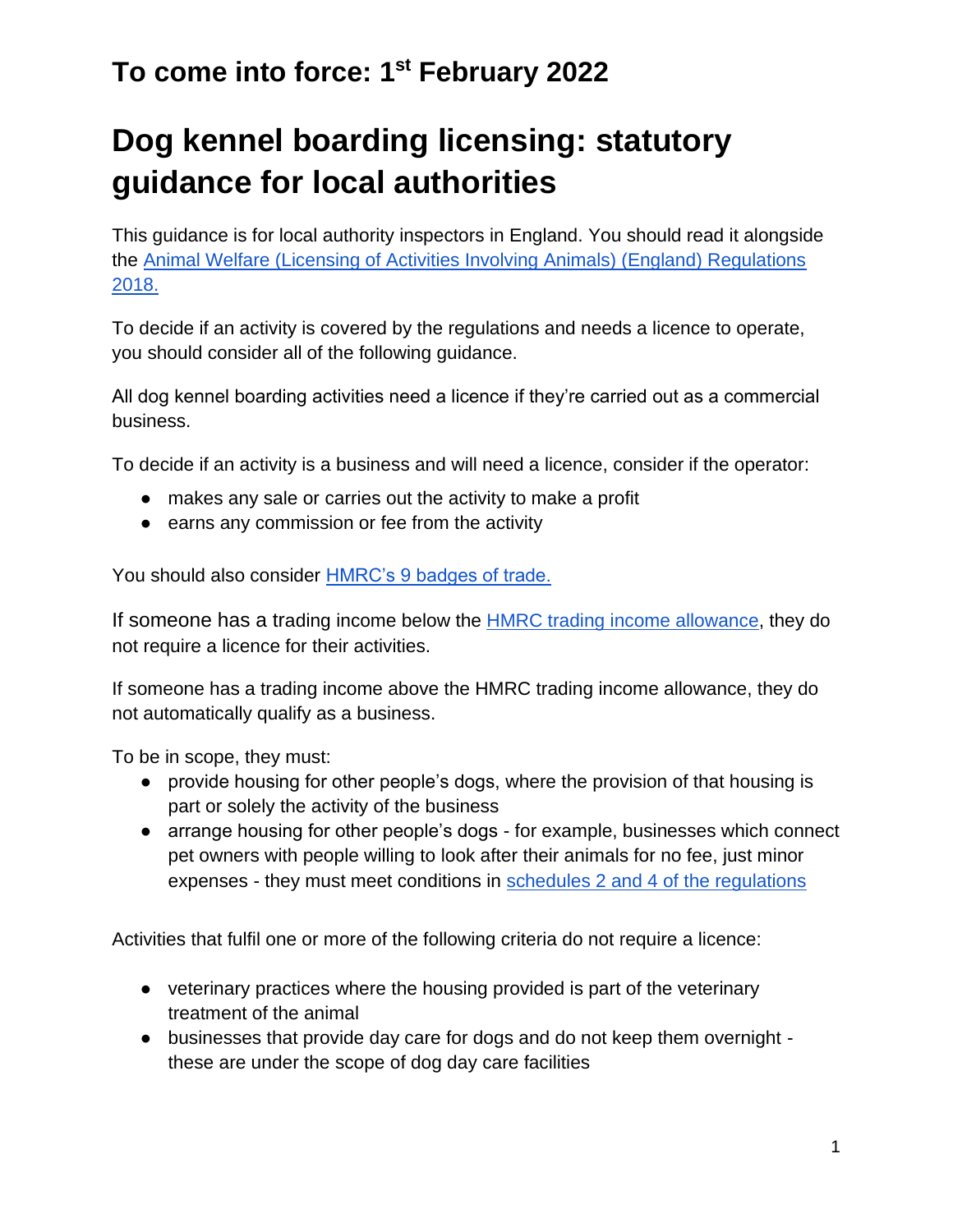### Minimum standards

It is expected that all businesses will meet and maintain minimum standards. If on a renewal inspection you identify minor failings that do not compromise welfare standards, follow the [risk-based approach to renewing a licence](link to section of procedural guidance doc) .

To grant a new animal activities licence for kennel boarding dogs, you must check that businesses meet all of the minimum standards in this guidance.

### Higher standards

Businesses that meet the higher standard will get a 4 or 5 star rating in the Animals Activity Star Rating System.

Higher standards are required or optional. To achieve a higher rating, businesses boarding dogs need to achieve:

- 100% of the required higher standards
- at least 50% of the optional higher standards

If a business meets the higher standards, it will qualify for a longer licence that's valid for 2 or 3 years rather than one year. This lowers the cost of the licence.

See the [Procedural Guidance guide] for an explanation of the animal activity star rating system and how it incorporates a risk assessment of the business.

### Part A – General conditions (Schedule 2 of the Regulations)

Paragraph numbers relate to the conditions in the schedules of the regulations.

#### 1.0 Licence display

1.1 A copy of the licence must be clearly and prominently displayed on any premises used for the licensable activity.

The licensed premises address must be displayed on the licence. It must be displayed in a public-facing area of the premises, such as the entrance.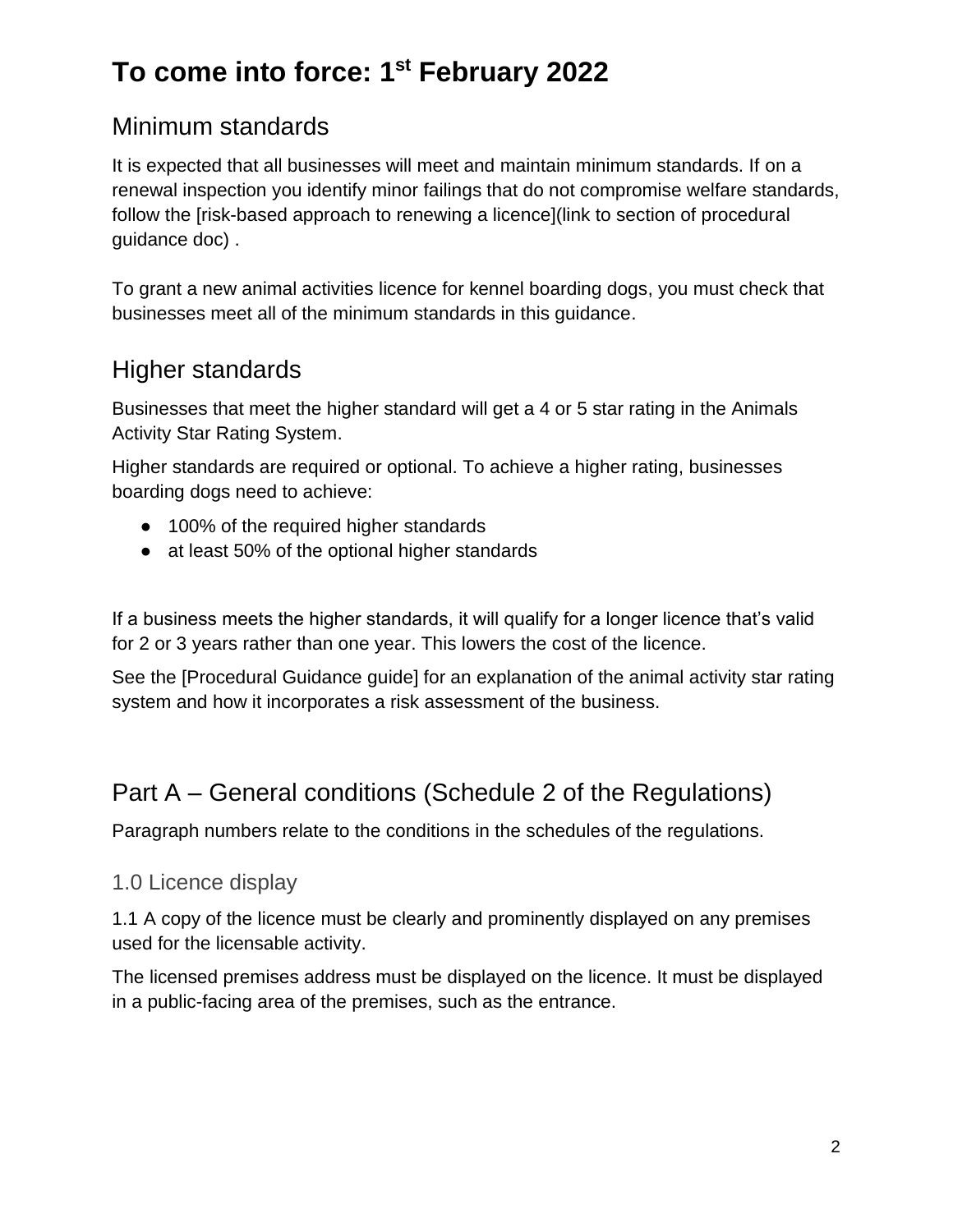1.2 The name of the licence holder followed by the number of the licence holder's licence must be clearly and prominently displayed on any website used in respect of the licensable activity.

#### 2.0 Records

2.1 The licence holder must ensure that at any time all the records that the licence holder is required to keep as a condition of the licence are available for inspection by an inspector in a visible and legible form or, where any such records are stored in electronic form, in a form from which they can readily be produced in a visible and legible form.

2.2 The licence holder must keep all such records for at least 3 years beginning with the date on which the record was created.

Electronic records must be backed up.

#### 3.0 Use, number and type of animal

3.1 No animals or types of animal other than those animals and types of animal specified in the licence may be used in relation to the relevant licensable activity.

This licence applies only to the boarding of dogs. However, if there are welfare concerns relating to other animals then the inspector should inform any or all of the following, as appropriate:

- the relevant person in the local authority
- the police or
- a suitable animal welfare organisation

3.2 The number of animals kept for the activity at any time must not exceed the maximum that is reasonable, taking into account the facilities and staffing on any premises used for the licensable activity.

The licence conditions must clearly state the numbers of dogs that are kept for the licensable activity permitted at the premises. Undeclared numbers would be a breach of the licence, especially if not reflected in increased staffing levels.

Consideration of what is reasonable should take into account where a licenced premise keeps other dogs that are outside of the licenced activity, but who are cared for by the same staff which might impact facilities and staffing (for example, pets and retired dogs).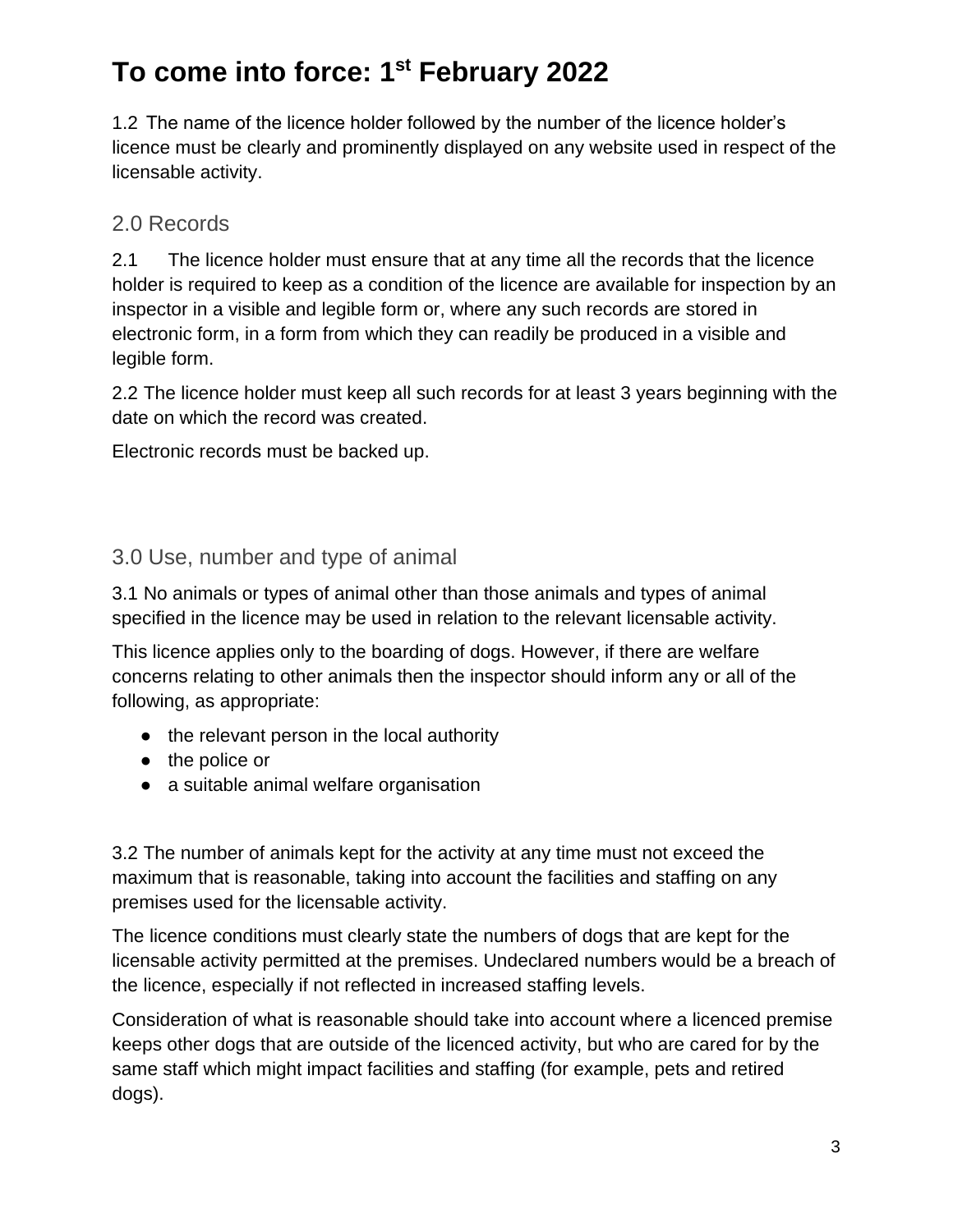#### 4.0 Staffing

4.1 Sufficient numbers of people who are competent for the purpose must be available to provide a level of care that ensures that the welfare needs of all the animals are met.

Each member of staff should have 25 dogs or less to care for.

If there is evidence that the dog's welfare needs are not being met, you should consider the staffing levels against:

- the size of premises
- the layout of the premises (the number of dogs that are allowed in each separate area)
- the type of dog
- the qualifications and experience of staff
- additional services offered by the facility
- use of part-time staff or volunteers
- advice from the local authority's veterinary officer

4.2 The licence holder or a designated manager and any staff employed to care for the animals must have competence to both:

- identify the normal behaviour of the species for which they are caring
- recognise signs of and take appropriate measures to mitigate or prevent, pain, suffering, injury, disease or abnormal behaviour

You should look at training records as evidence of suitable induction training of staff in:

- animal welfare, including recognising poor welfare
- animal handling
- animal behaviour
- cleanliness and hygiene
- feeding and food preparation
- disease prevention and control
- recognition and first aid treatment of sick or injured animals

Staff who care for the dogs must either:

- hold a formal qualification, such as a Level 2 OFQUAL regulated qualification appropriate for their role
- show they have relevant and sufficient knowledge and experience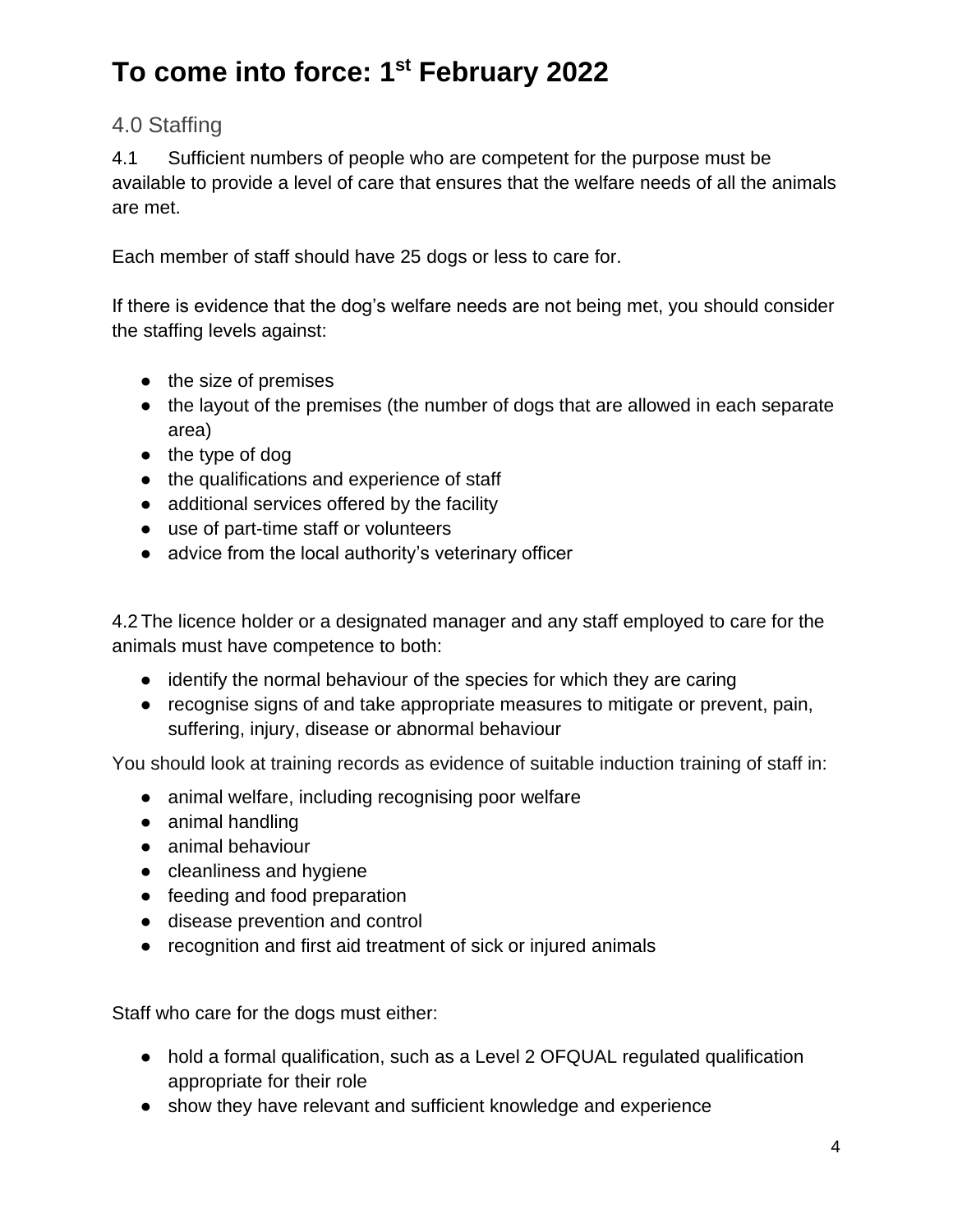If no accredited training course exists that is appropriate to the activity, then other evidence of training must be provided, such as industry generated courses.

Individuals undertaking an OFQUAL regulated qualification must have suitably progressed in 12 months and have completed the qualification within 2 years.

4.3 The licence holder must provide and ensure the implementation of a written training policy for all staff.

The staff training policy must be reviewed and updated each year.

It must include:

- an annual appraisal
- planned and continued professional development
- recognition of knowledge gaps

This applies to all staff including the licence holder.

Training can be demonstrated by:

- engagement with written or online learning and courses
- knowledge of research developments for specific species
- annual appraisal documents

Licence holders must be able to provide evidence of staff attendance or completion of the training.

#### Required higher standard for staffing

The licence holder needs to have at least one full-time member of staff for every 15 dogs kept.

#### Optional higher standard for staffing

There must be a member of permanent, full-time staff with an appropriate Level 3 OFQUAL regulated qualification.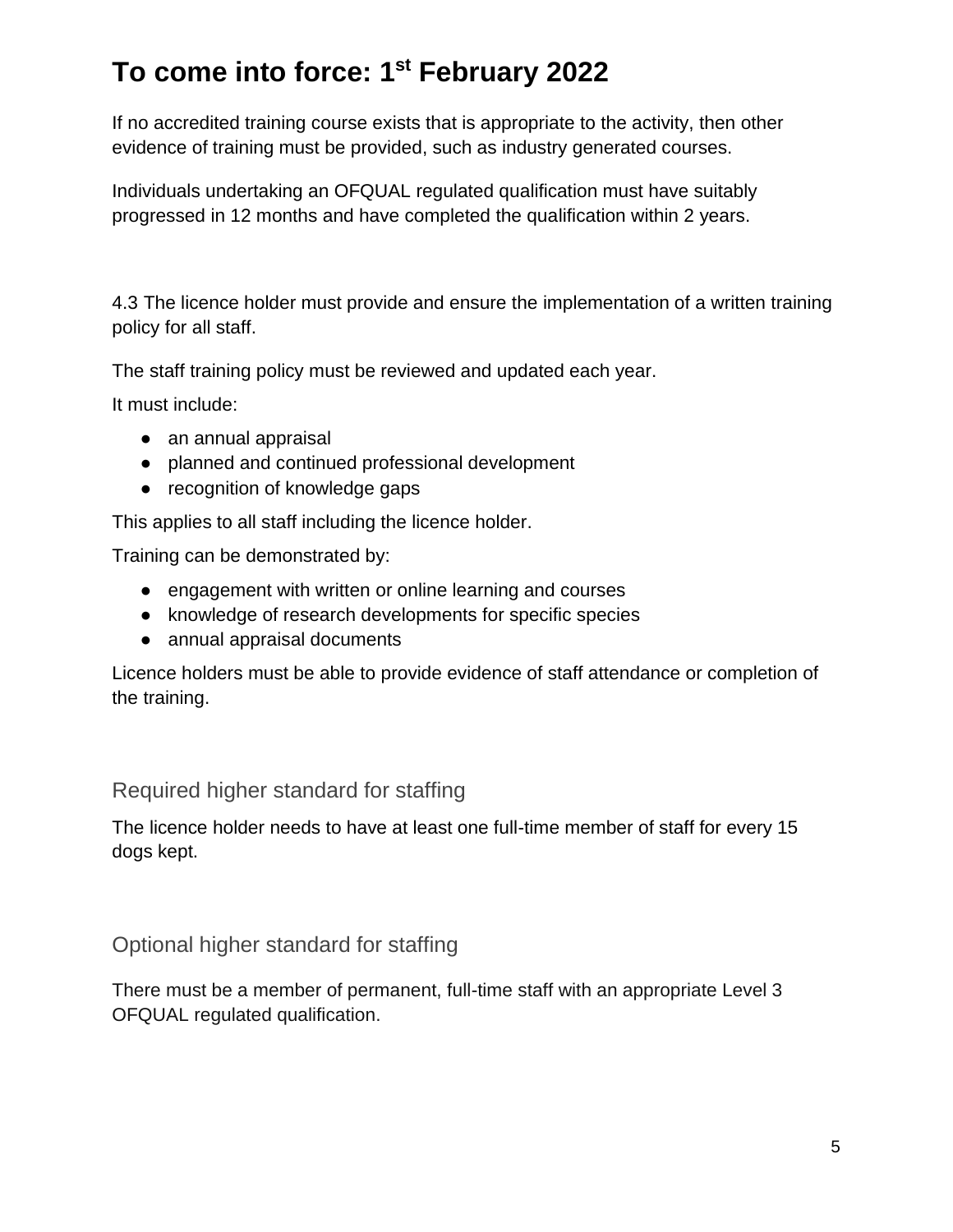#### 5.0 Suitable environment

5.1All areas, equipment and appliances that animals can access must present minimal risks of injury, illness and escape. They must be constructed in materials that are robust, safe and durable, in a good state of repair and well maintained

Dogs should be accommodated in a kennel unit, defined as a sleeping area and an attached run.

The interior and exterior of the buildings must be maintained in good repair. Outer paths, gardens, exercise areas and general surroundings must be kept in a good, clean, presentable condition.

There must not be any sharp edges, projections, rough edges or other hazards that could risk injuring a dog.

Timber, if used, must be:

- good quality
- well-kept
- sealed or over-clad if there are any damaged areas.

Exposed wood must be smooth and treated and properly maintained to render it waterproof. All structural exterior wood (for example, fence posts) must be properly treated against wood rot (for example, tanalised). Only non-toxic products may be used.

No standing water from cleaning or urine is acceptable. Drainage must be permanently unblocked, with liquids able to run off into drains immediately. Drainage channels should be provided so that urine is not allowed to pass over walk areas in corridors and communal access areas.

Any drain covers in areas where dogs have access must be secure and designed and located to prevent toes and claws from being caught.

All interior surfaces that dogs have access to must be cleaned regularly and maintained in good order and repair. Wherever possible, interior surfaces must be smooth, waterproof and able to be cleaned. Floors must be non-hazardous for dogs to walk on, in particular to avoid slipping.

Doors and windows to the outside must be escape proof, securable, strong enough to resist impact and scratching, and to prevent injury. External doors and gates must be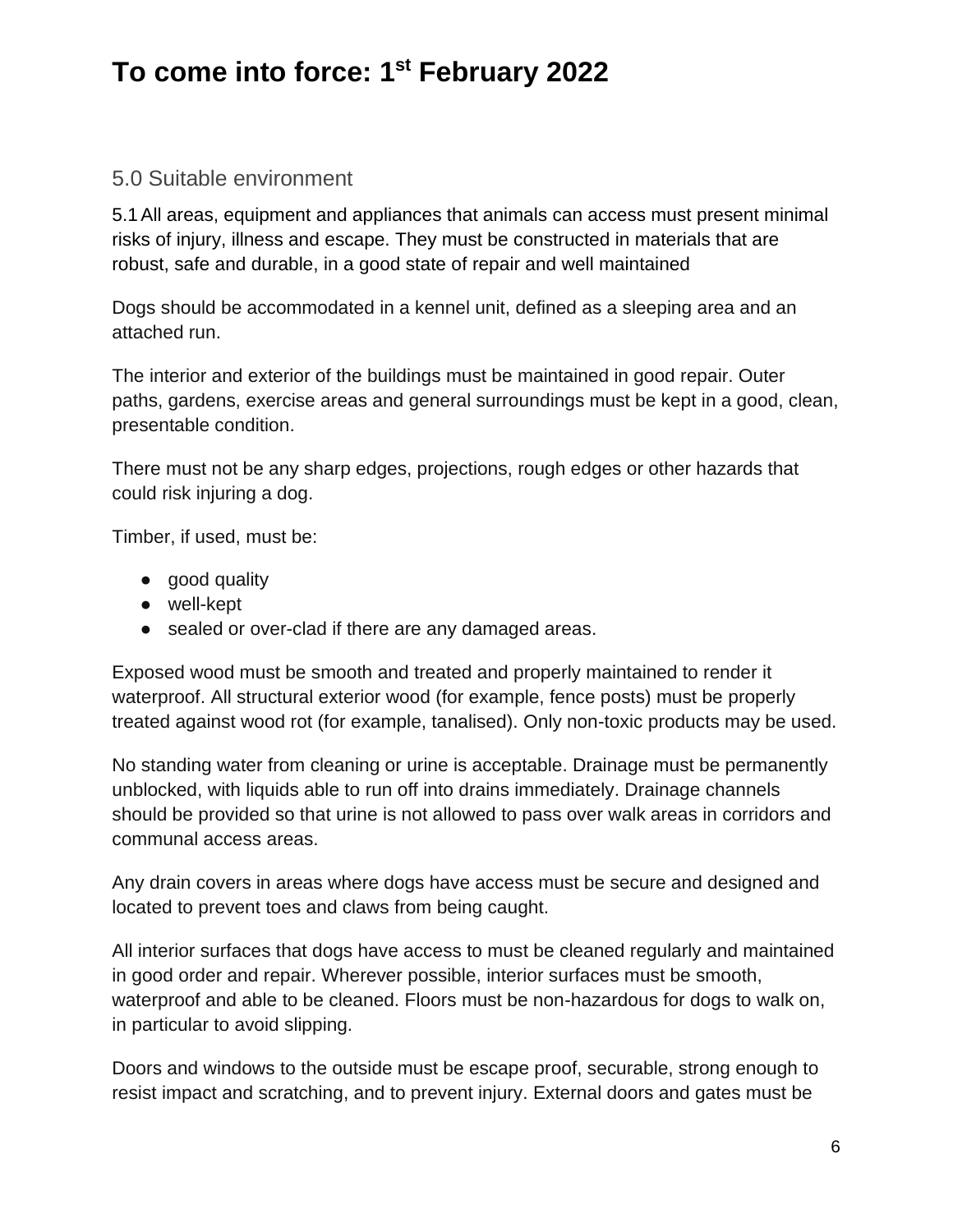lockable. Those involved in the care of the dogs must have easy access to keys and any key code in case of emergency.

There must be at least 2 secure physical barriers (for example, a door or gate) between a dog and any entrance or exit to the property to the outer curtilage to avoid escape.

All outdoor fencing must be strong and rigid, sufficient height and kept in good repair to prevent an escape and dig-proof structure. If dogs have access to mesh, the diameter of the wire must not be less than 2 millimetres (British Standard 14 gauge welded mesh). Square mesh size must not exceed 50 millimetres by 50 millimetres and for chain link it must not exceed 75 millimetres by 50 millimetres. Gaps or apertures must be small enough to prevent a dog's head passing through, or entrapment of any limb or body parts.

Any electrical sockets and appliances in the dog designated rooms and where the dogs have access to must be secure and protected against damage.

Unit doors should open inwards to protect the health and safety of attending staff. Where this is not feasible there must be a documented procedure in place to demonstrate the safety of staff. For kennels where there are facing dog units accessed by an indoor corridor, the corridor should be at least 1.2 metres wide. If this is not feasible, demonstrable measures must be in place to protect the safety of staff.

Door openings must be constructed so that the passage of water and waste is not slowed or allowed to gather due to inaccessibility.

Kennels and runs must open onto secure corridors or other secure areas so that dogs are not able to escape from the premises. These corridors and areas must not be used as an exercise area.

Each unit should have a minimum headroom height of 1.8 metres and be designed to allow staff to access dogs and clean all parts of the unit safely. Where this is not feasible there must be a documented procedure in place to demonstrate the safety of staff.

5.2 Animals must be kept in an environment suitable to their species and condition (including health status and age) at all times, with respect to:

- (a) their behavioural needs
- (b) its situation, space, air quality, cleanliness and temperature
- (c) the water quality (where relevant)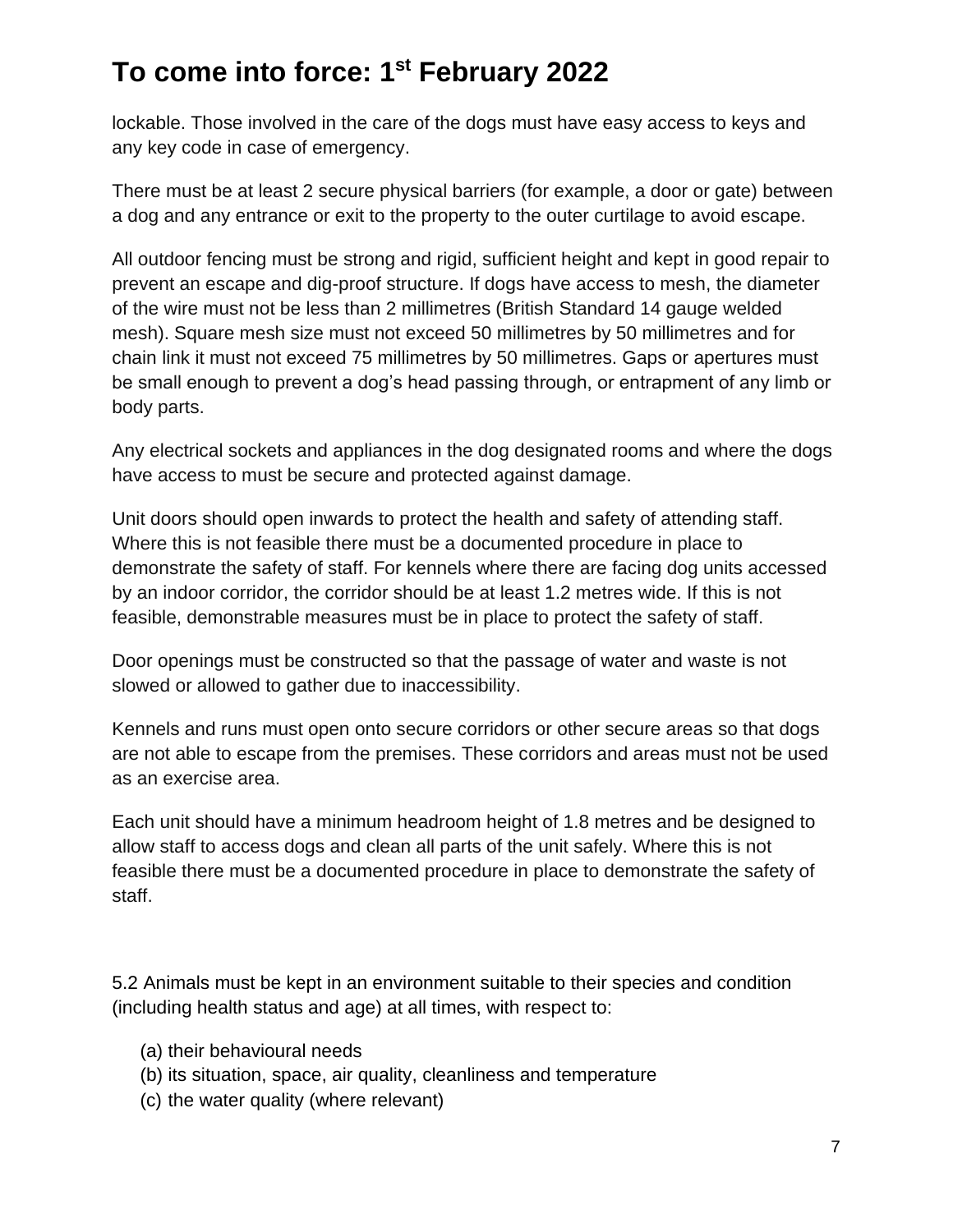- (d) noise levels
- (e) light levels
- (f) ventilation

Dogs must not be restricted to areas when climatic conditions may cause them distress. Insulation and temperature regulation in the kennels must aim to keep the temperature in some part of the sleeping area above an absolute minimum of 10°C and below a maximum of 26°C.

Dogs must be monitored to check if they are too hot or too cold. If an individual dog is showing signs of heat or cold intolerance, steps must be taken to ensure the welfare of the dog. A dog must be able to remove itself from a direct source of heat.

Adequate ventilation must be provided to all interior areas without the creation of excessive, localised draughts, and to avoid excess humidity.

Heaters and electrical equipment must not be placed in a manner or location where they present a risk of burning or electric shock to dogs or humans, or a risk of fire.

Dogs that may be adversely affected by the barking of other dogs should be located in the quietest part of the kennel facility. Excessive noise must be avoided.

Dogs must have exposure to natural light for at least parts of the day.

5.3 Staff must ensure that the animals are kept clean and comfortable.

Each occupied kennel must be cleaned daily at a minimum.

Dogs must be removed from the area when it is being cleaned.

Dogs should benefit from adequate routine grooming and other health regimes as needed and agreed with the owner. For example, eye cleaning or preventing long fur from matting. This must include attention to coat, teeth, ears and nails and inspection for parasites.

5.4 Where appropriate for the species, a toileting area and opportunities for toileting must be provided.

Dogs must have regular opportunities during the day for toileting, taking into account individual needs.

There must be direct and continuous access to a run for toileting. Where a dog will not toilet in its kennel unit, the dog must be removed from the kennel unit to toilet away from its bed and to exercise at least four times a day.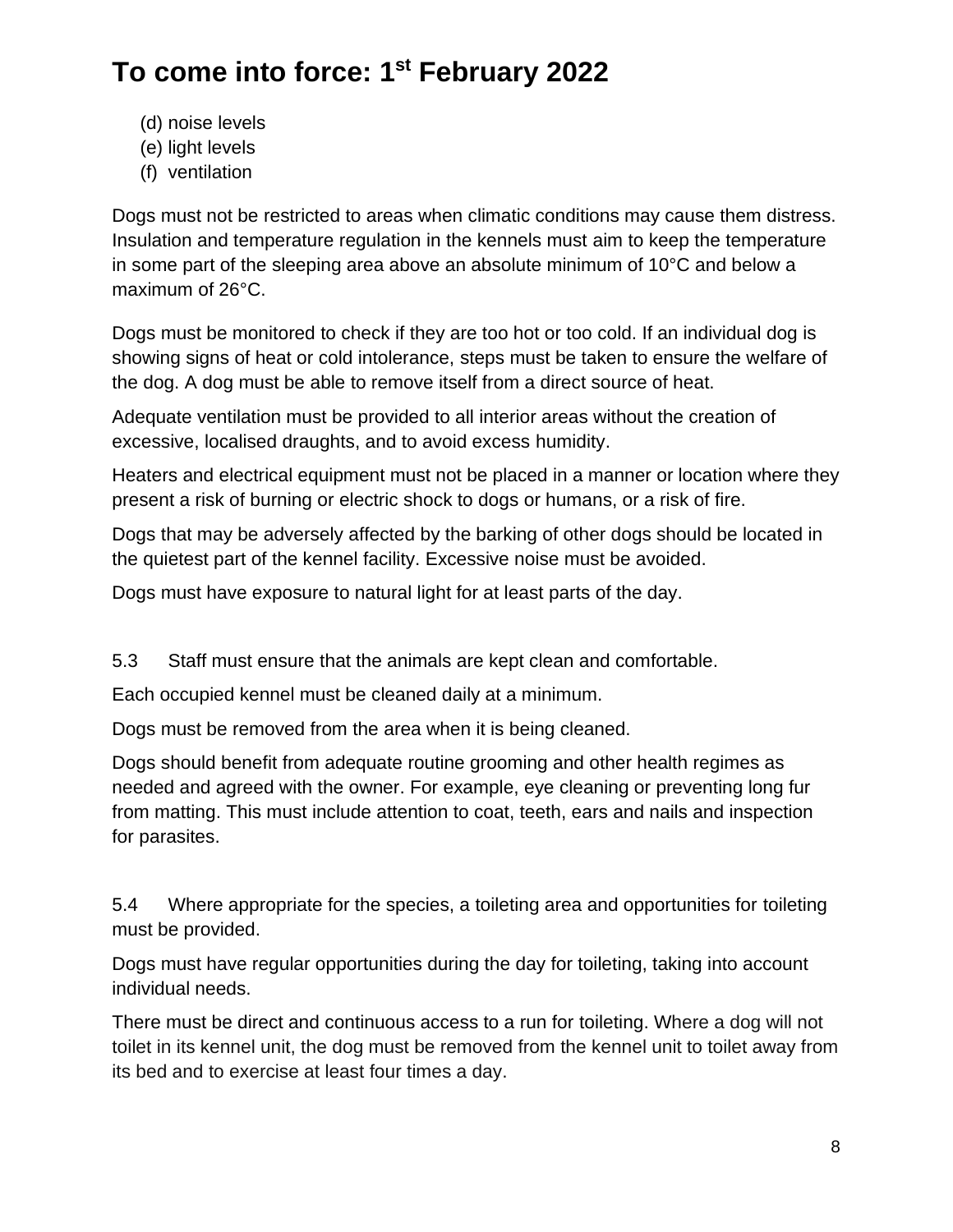5.5 Procedures must be in place to make sure housing and any equipment within it is cleaned as often as necessary and good hygiene standards are maintained. The housing must be capable of being thoroughly cleaned and disinfected.

Kennel units must be inspected daily and kept in a clean condition, in accordance with the cleaning and disinfection procedure produced by the facility.

Kennels must be disinfected at least once a week and at occupancy change.

Faeces must be removed from all areas as often as necessary and in any case a minimum of twice a day.

Where a pest problem is identified, a control programme must be implemented.

5.6 The animals must be transported and handled in a manner that protects them from pain, suffering, injury and disease. This includes considering housing, temperature, ventilation and frequency.

All animals must be transported according to the [regulations laid down in current](https://www.legislation.gov.uk/uksi/2006/3260/contents/made)  [legislation.](https://www.legislation.gov.uk/uksi/2006/3260/contents/made)

The licence holder must demonstrate that a suitable vehicle is available to transport the dogs. It does not have to be owned by the licence holder.

During transport, dogs must be suitably restrained to prevent injury using any of the following:

- dog crate
- transport harness
- dog guard

Dog crates need to be of adequate size for the dog to stand, lie down and turn around freely. Crates must be designed to provide good ventilation and be firmly secured.

Vehicles must be cleaned and disinfected after each collection and delivery of any new dogs.

Dogs must not be left in vehicles for unreasonable periods and must never be left unattended in a car or other vehicle where the temperature may pose a risk to the animal. Consideration must be given to whether it is necessary to transport animals when the temperature poses a risk.

Sufficient breaks must be offered for water, food where appropriate and the chance to go to the toilet.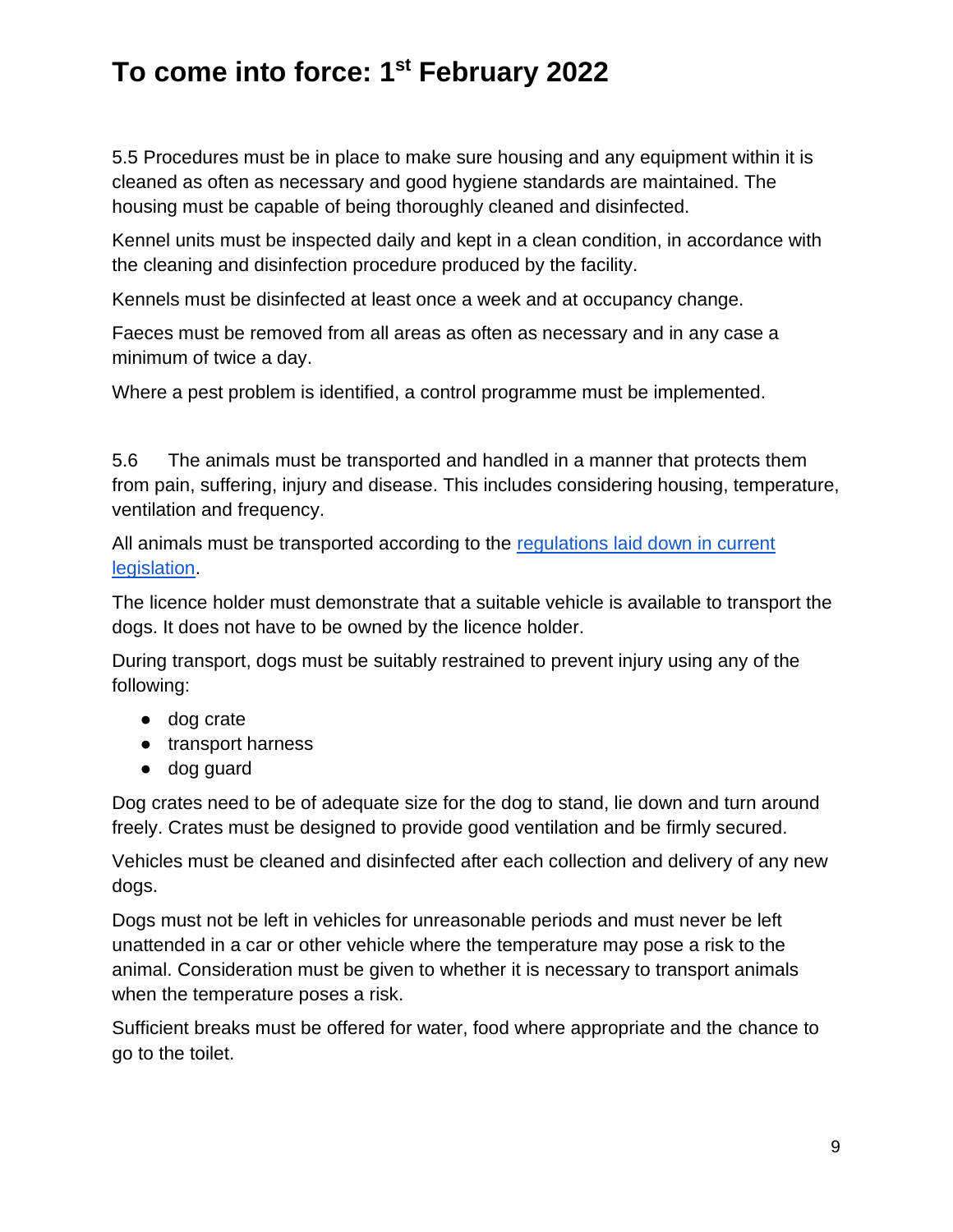Dogs must be transported to vet facilities in an appropriate manner for their condition, taking care that transport does not cause further suffering. Veterinary advice on the condition of the animal and suitability for transport should be sought before transport.

5.7 All the animals must be easily accessible to staff and for inspection. There must be sufficient light for the staff to work effectively and observe the animals.

Where practicable this must be natural light, but artificial light must be available. Where artificial lighting is used, this must be within a range of 10 to 12 hours daily.

Lights must be turned off to provide a period of darkness overnight.

5.8 All resources must be provided in a way (for example as regards frequency, location and access points) that minimises competitive behaviour or the dominance of individual animals.

There must be multiples of all resources equal or greater than the number of dogs in the unit. Resources include, but are not limited to:

- food
- water
- enrichment items (such as toys)
- resting and sleeping areas

Dogs must be carefully monitored, especially at feeding times.

5.9 The animals must not be left unattended in any situation or for any period likely to cause them distress.

Trained and competent staff must observe dogs regularly throughout the day as necessary for the individual health, safety and welfare of each dog.

Required higher standards for providing a suitable environment for dogs

Dogs must be provided with a design and layout that gives them choice.

All individual dogs must be checked at least once at an appropriate interval during the out of hours period (for example, between 6pm and 8am) by CCTV or in person. There must be documented records for checking.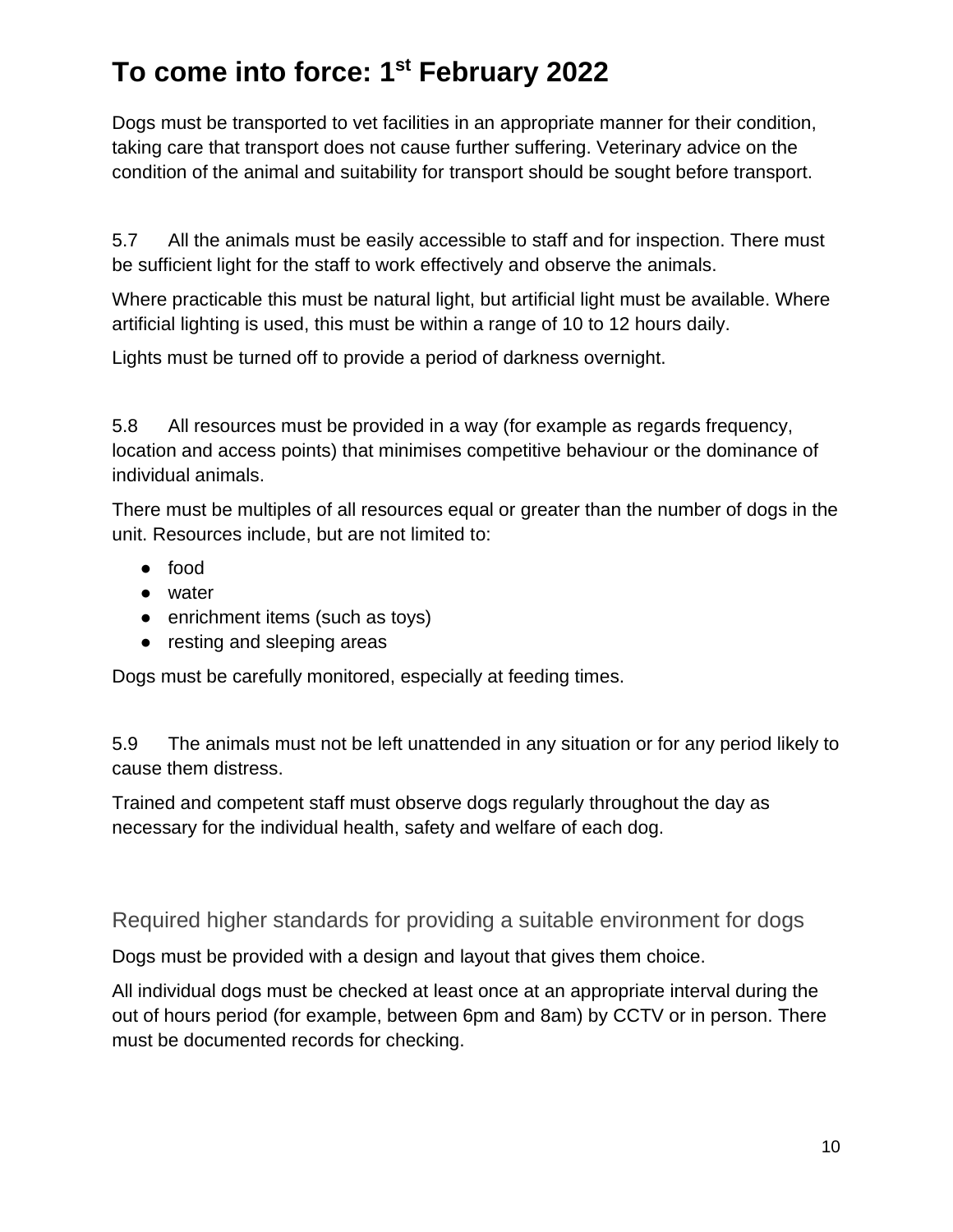Optional higher standards for providing a suitable environment for dogs

Ventilation must be a managed, fixed or portable air system to make sure appropriate temperatures are maintained in all weathers (a minimum of 10°C and a maximum of 26°C). This can be an air conditioning unit or removable fans safely installed away from animals.

A noise management plan to reduce noise to the dogs must be in place. For example:

- physical barriers
- sound-absorbing build structure
- positive reinforcement training to keep barking down
- kennel design to prevent noise generation with demonstration of effectiveness

6.0 Suitable diet

6.1 The animals must be provided with a suitable diet in terms of quality, quantity and frequency. Any new feeds must be introduced gradually to allow the animals to adjust to them.

Adult dogs must be fed at least once per day and in accordance with the individual dog's needs. Dogs must be fed a complete diet appropriate to their age, breed, activity level and stage in the breeding cycle.

The diet must be agreed with the dog's owner. If there are concerns about an individual dog's diet, staff must tell the owners and seek veterinary advice.

Dogs must be fed separately from other dogs, unless the owner has agreed dogs from the same household can share a unit.

6.2 Feed and (where appropriate) water intake must be monitored, and any problems recorded and addressed.

Dogs must be monitored if they remain inappetent (without appetite) for longer than 24 hours. If there are concerns, staff must seek veterinary advice.

Water intake must be checked and staff must seek veterinary advice if the dog is not drinking or is drinking excessively.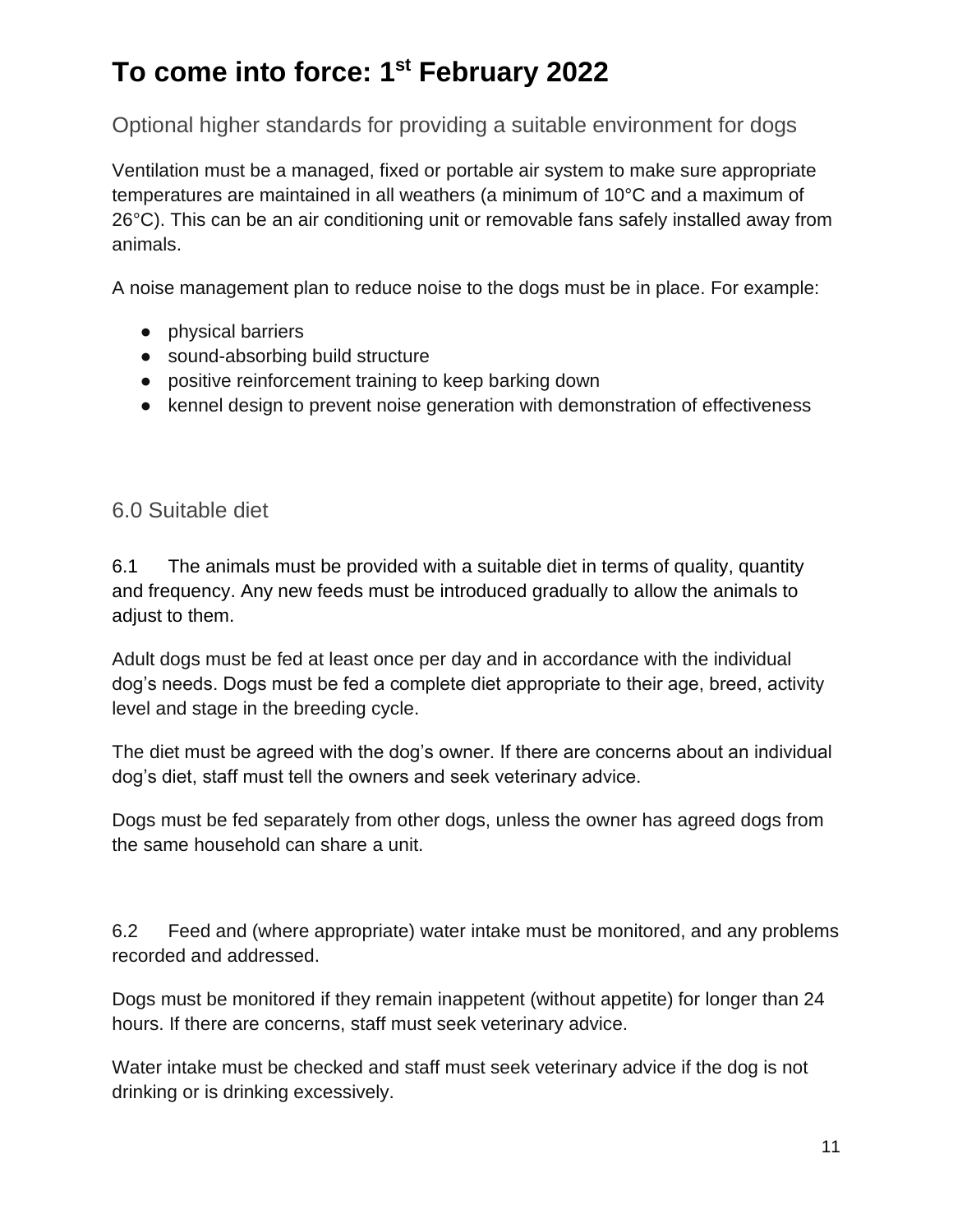The general condition of all long-stay dogs must be monitored and dogs displaying significant weight loss or gain must be evaluated by a vet and treated as necessary.

Staff must follow veterinary advice must be followed if they feed dogs that:

- are debilitated, underweight or ill
- have specific dietary requirements

6.3 Feed and drinking water provided to the animals must be unspoilt and free from contamination.

Food bowls should be emptied and cleaned following feeding so that food, particularly wet food, is not left out until the next feeding time.

The premises must have fridges to store feed.

Feed must be stored:

- away from risk of vermin
- in appropriately cool and dry places

6.4 Feed and drinking receptacles must be capable of being cleaned and disinfected, or disposable.

Receptacles must be:

- non-porous
- cleaned daily
- disinfected between different dogs
- disinfected at least once every week
- disposed of if damaged

6.5 Constant access to fresh, clean drinking water must be provided in a suitable receptacle for the species that requires it.

Fresh clean drinking water must be provided daily in a clean container and changed or refreshed as often as necessary.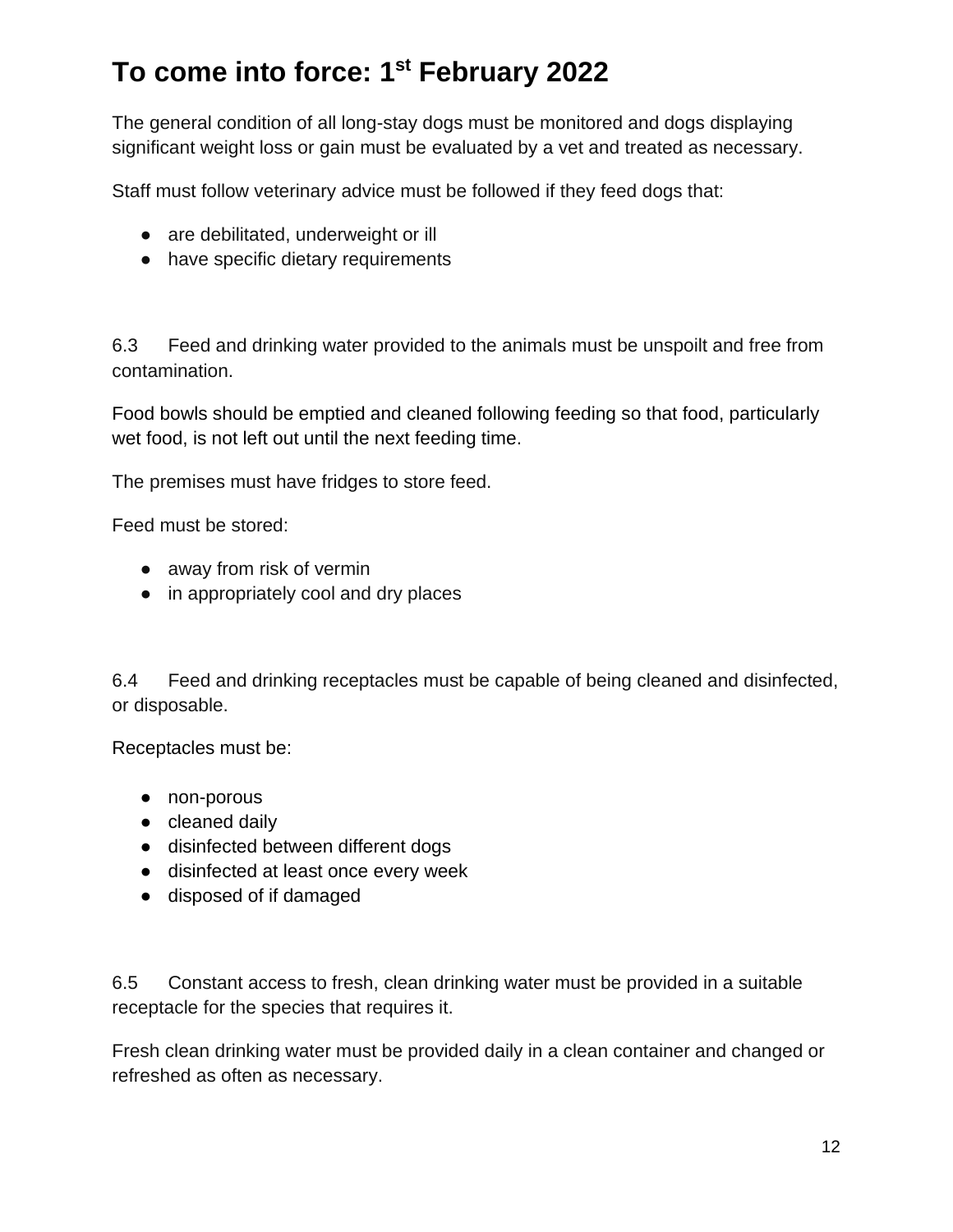There must be multiple water bowls provided so that all dogs have ready access to water.

6.6 Where feed is prepared on the premises, there must be hygienic facilities for its preparation, including a working surface, hot and cold running water and storage.

A separate hand wash basin with an adequate supply of hot and cold water must be provided for staff to wash their hands. This must be connected to a suitable drainage system.

Soap and hygienic hand drying facilities must also be available.

The food preparation area must be kept clean and vermin-free at all times.

Receptacles for a dog's food and drink must not be used for any other purposes.

#### 7.0 Monitoring behaviour and training

7.1 Active and effective environmental enrichment must be provided to the animals in inside and outside environments.

A documented programme must be available and agreed with the owner, setting out enrichment both inside and outside. This includes grooming, socialisation and play.

All dogs must receive appropriate toys or feeding enrichment (or both) unless veterinary advice suggests otherwise.

Items must be checked daily to make sure they are safe and must not be left with dogs when staff are not on the premises.

Potential competition between dogs must be avoided.

7.2 For species whose welfare depends partly on exercise, opportunities to exercise which benefit the animals' physical and mental health must be provided, unless advice from a vet suggests otherwise.

Opportunities to exercise must involve at least one walk per day or access to a secure open space away from the kennel unit.

Consideration must be given to life stage, physical and mental health and breed when planning daily exercise.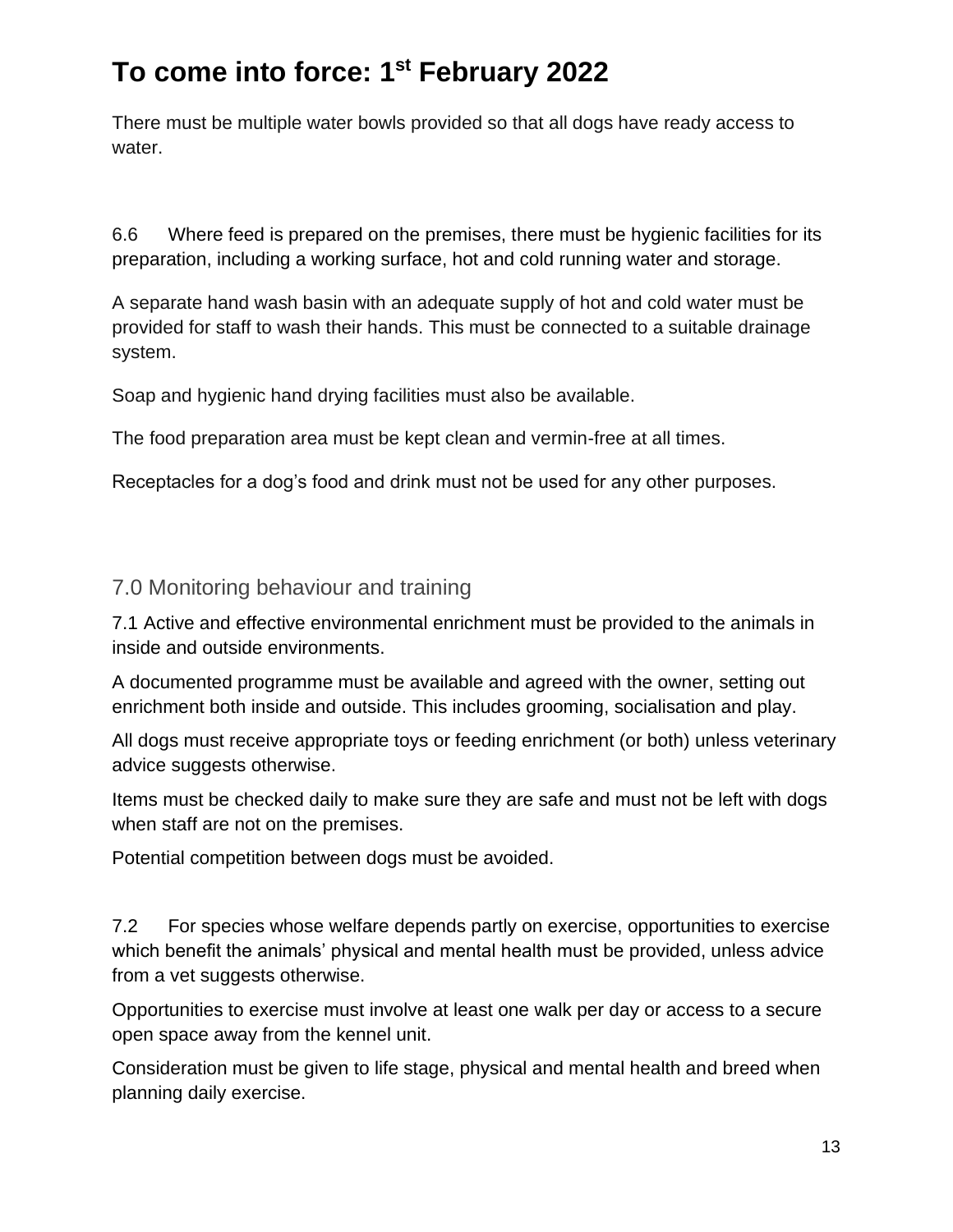No more than 6 dogs per person can be walked at one time. The owner's consent is needed for a dog to walk with other dogs. Dogs must be familiarised with each other before the walk.

Dogs that cannot be exercised must be provided with alternative forms of mental stimulation.

Outdoor areas must not be used by more than one dog at any one time, unless they are from the same household or prior written consent has been obtained from the owners.

Outdoor areas must be cleared of all potential hazards after each use. Faeces must be picked up between dogs using an area.

Where artificial turf is used, it must be maintained in good repair to avoid ingestion hazards.

Dogs must not have direct access to bins.

The outdoor or garden area of the premises and any other area that boarded dogs may have access to must be secure and safe.

Dogs must not have unsupervised access to ponds, pools, wells and any other garden feature that might be a threat.

7.3 The animals' behaviour and any changes of behaviour must be monitored. Advice must be sought, as appropriate and without delay, from a vet or, in the case of fish, any person competent to give such advice if adverse or abnormal behaviour is detected.

The behaviour of each dog must be monitored daily. Changes in behaviours must be recorded and acted upon if there are signs of:

- suffering
- stress
- fear
- aggression

All staff must be able to identify dogs that are anxious or fearful about contact. Records of assessment must be kept.

Dogs that are showing (or are likely to show) signs of nerves or stress must be kept in a suitable part of the business, especially if they're:

- elderly
- nervous
- on certain medication

Staff must also take account of their individual needs.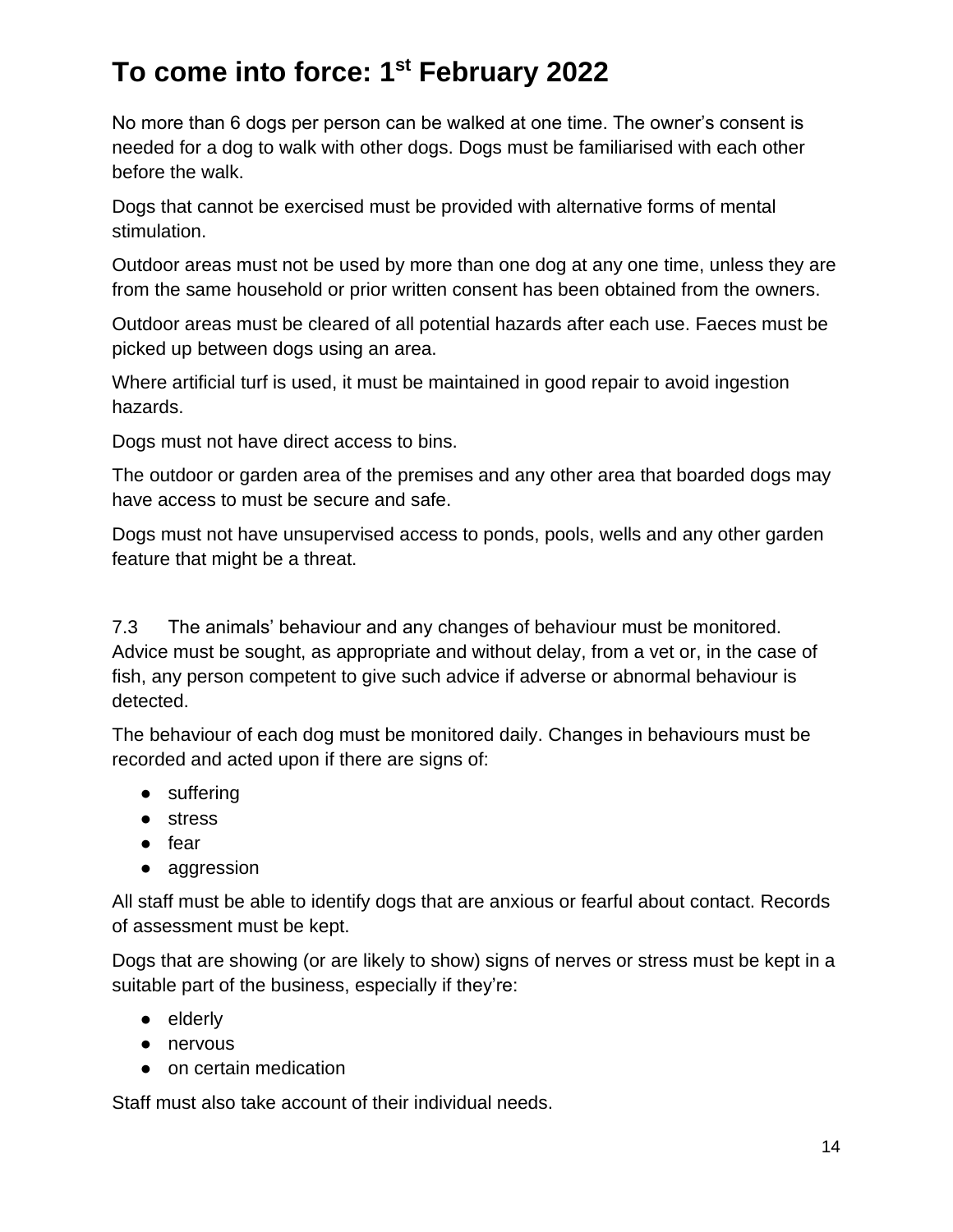Staff must get advice where necessary from a suitably qualified clinical animal behaviourist.

7.4 Where used, training methods or equipment must not cause pain, suffering or injury.

Training must be reward based. This means staff must reward desired behaviour and ignore unwanted behaviour.

- 7.5 All immature animals must be given suitable and adequate opportunities to:
	- (a) learn how to interact with people, their own species and other animals where such interaction benefits their welfare
	- (b) become habituated to noises, objects and activities in their environment

Documented processes must be in place to accommodate the needs of dogs under one year of age.

Required higher standards for monitoring dogs' behaviour and training

There must be a clear plan setting out 2 periods of exercise per dog each day for a minimum of 20 minutes each. There must be an alternative form of enrichment planned for dogs which cannot be exercised for veterinary reasons for the same periods of time.

#### 8.0 Animal handling and interactions

8.1 All people responsible for the care of the animals must be competent in the appropriate handling of each animal to protect it from pain, suffering, injury or disease.

Dogs must always be handled humanely and appropriately to suit the requirements of the individual dog and to minimise fear, stress, pain and distress. Dogs must never be punished so that they become frightened or display agitated behaviour.

People must have the competence to handle dogs correctly.

A policy must be in place for dealing with difficult dogs, to include members of staff appropriately trained in dog handling and the use of appropriate equipment. They must also have the ability to recognise and act upon dogs with undesirable behaviours, as well as anxious or fearful dogs.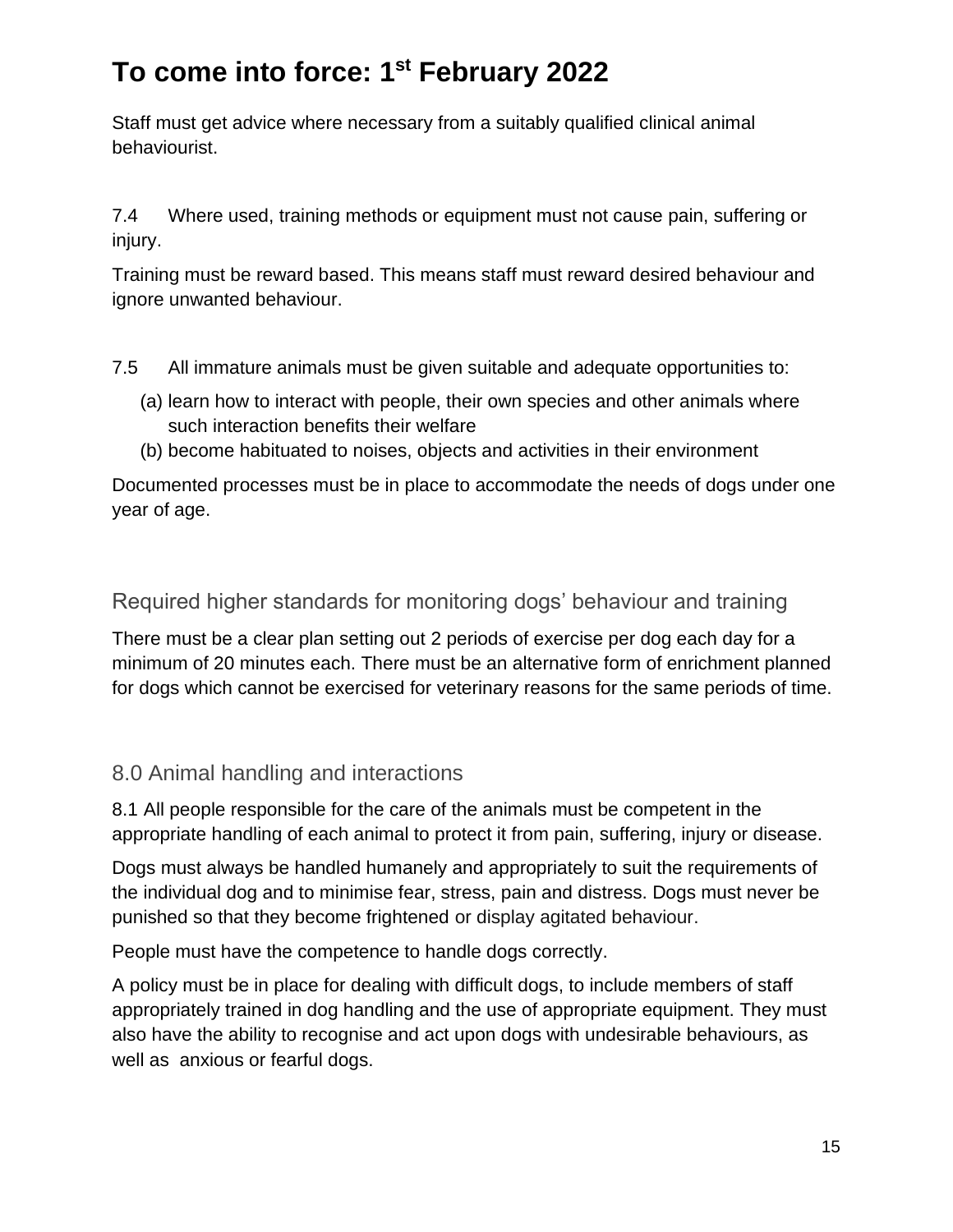A suitable range of muzzles of varying sizes and a suitable dog catching device must be kept on site.

8.2 The animals must be kept separately or in suitable compatible social groups appropriate to the species and individual animals. Animals from a social species must not be isolated or separated from others of their species for any longer than is necessary.

Only dogs from the same household can share a kennel unit and they must be monitored. The owner must give written authorisation to do this and consent must also include the authority to separate the dogs if there are problems.

8.3 The animals must have at least daily opportunities to interact with people where such interaction benefits their welfare.

Animals should be encouraged, but never forced to interact with people.

#### 9.0 Protection from pain, suffering, injury and disease

#### 9.1 Written procedures must

- (a) be in place and implemented covering:
- (i) feeding regimes
- (ii) cleaning regimes
- (iii) transportation
- (iv) the prevention of, and control of the spread of, disease
- (v) monitoring and ensuring the health and welfare of all the animals
- (vi) the death or escape of an animal (including the storage of dead animals)

(b) be in place covering the care of the animals following the suspension or revocation of the licence or during and following an emergency

The procedures must include how the conditions outlined in this guidance are met.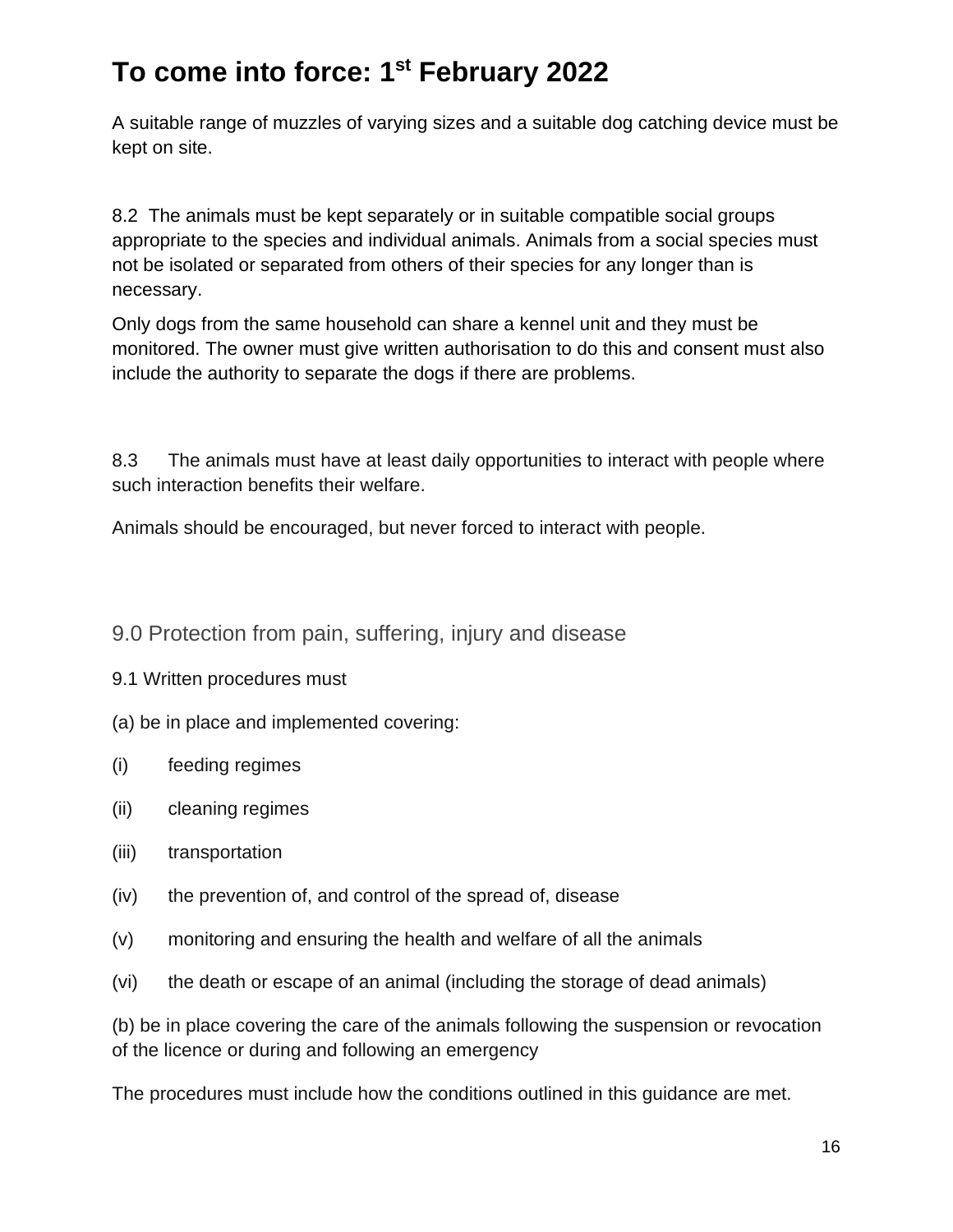9.2 All people responsible for the care of the animals must be made fully aware of these procedures.

9.3 Appropriate isolation in separate self-contained facilities must be available for the care of sick, injured or potentially infectious animals.

The business must have a facility to isolate any cat that is:

- injured
- $\bullet$  sick
- infectious or carrying a serious infectious disease

If the isolation facility is at another location, such as a local veterinary practice, the licence holder must be able to provide evidence that the practice can do this (for example, a letter from the practice).

All staff must understand the procedures to prevent the spread of infectious disease.

Where infectious disease is present in the whole premises, barrier nursing procedures, and people trained in these, must be implemented. This includes use of protective clothing and footwear (where applicable) changed between enclosures, separate storage of equipment and segregation of waste.

Dogs showing signs of infectious disease must not be allowed in any shared outside exercise area.

Protective clothing and footwear must be worn when handling dogs in the isolation facility, and sanitation protocols adhered to. Separate feeding and water bowls, bedding and cleaning utensils must be stored in the isolation unit ready for immediate use.

Dogs in the isolation facility must be checked at least as frequently as other dogs. Dogs showing signs of infectious disease must be visited after all the other dogs, unless there is a separate person only looking after the isolated dogs.

9.4 All reasonable precautions must be taken to prevent and control the spread of infectious diseases, pathogens and parasites.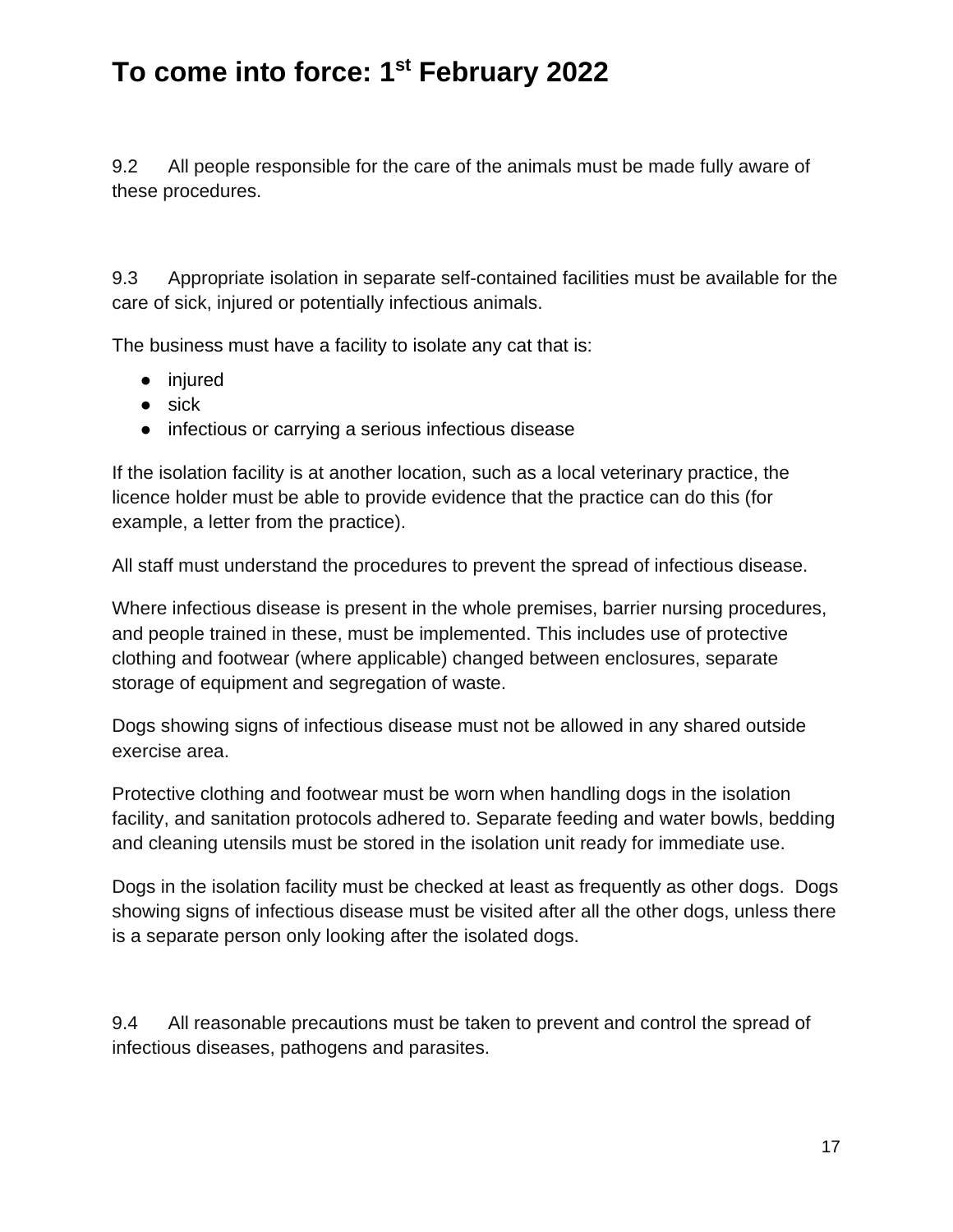An up-to-date veterinary vaccination record must be seen to show that dogs, including resident dogs, have current vaccinations against:

- canine parvovirus
- canine distemper
- infectious canine hepatitis (adenovirus)
- leptospirosis
- other relevant diseases

Vaccination against other diseases such as kennel cough (bordetella bronchiseptica or canine parainfluenza virus) may be required.

A vet certificate of a recent protective titre test may be accepted instead of a booster vaccination. The certificate must state that it is valid for the current period. It is up to the licence holder whether to accept such a certificate.

Primary vaccination courses must be completed at least 2 weeks before acceptance into boarding.

Vaccines used must be licensed for use in the UK. Homeopathic vaccination is not acceptable.

If there is evidence of external parasites such as fleas, ticks or lice, the dog must be treated with an appropriate product authorised by the Veterinary Medicines Directorate (VMD) and licensed for use in the UK. Treatment must be discussed with a vet before giving it to the dog. The owner must consent to this.

9.5 All excreta and soiled bedding for disposal must be stored and disposed of in a hygienic manner and in accordance with any relevant legislation.

This must be in a clearly-marked bin which is emptied either daily or when full, whichever is the sooner. Excreta must be removed in accordance with the documented cleaning and disinfection procedure.

Storage of excreta must be away from areas where animals or food are kept.

9.6 Sick or injured animals must receive prompt attention from a vet or, in the case of fish, an appropriately competent person. The advice of that vet or, in the case of fish, that competent person must be followed.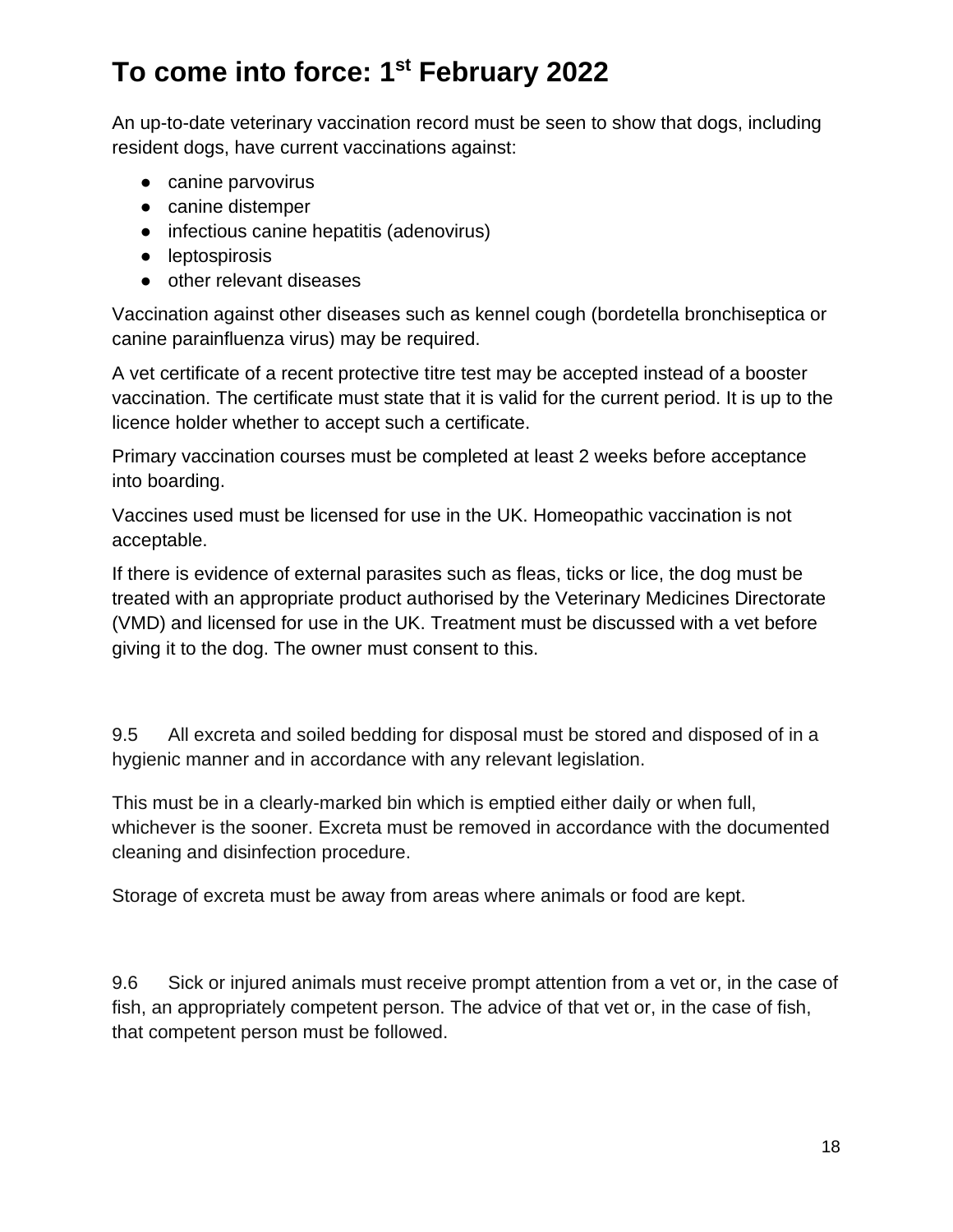9.7 Where necessary, animals must receive preventative treatment by an appropriately competent person.

When a dog is suspected by the trained first aider of being ill or injured a vet must be contacted for advice immediately and any instructions for treatment recorded. Further advice must be sought if there is ongoing concern.

Any preventive treatment must be administered with written consent from the owner and under the direction of a vet.

9.8 The licence holder must register with a vet that has an appropriate level of experience in the health and welfare requirements of any animals specified in the licence. The contact details of that vet must be readily available to all staff on the premises used for the licensable activity.

The vet's details must be displayed where they can be easily seen by all staff members. This must the include:

- name
- address
- telephone number
- out of hours telephone number

The veterinary practice must be within a reasonable travel distance.

The licence holder will decide which vet they will use. They must get written consent from the dog's owner before taking the dog to the vet.

9.9 Prescribed medicines must be stored safely and securely in a locked cupboard, at the correct temperature, and used in accordance with the instructions of the vet.

All courses must be completed to the specifications given by the vet.

Any unused medications must be returned to the owner, nominated contact or prescribing vet.

A fridge must be available to store medicines that need to be kept at low temperatures.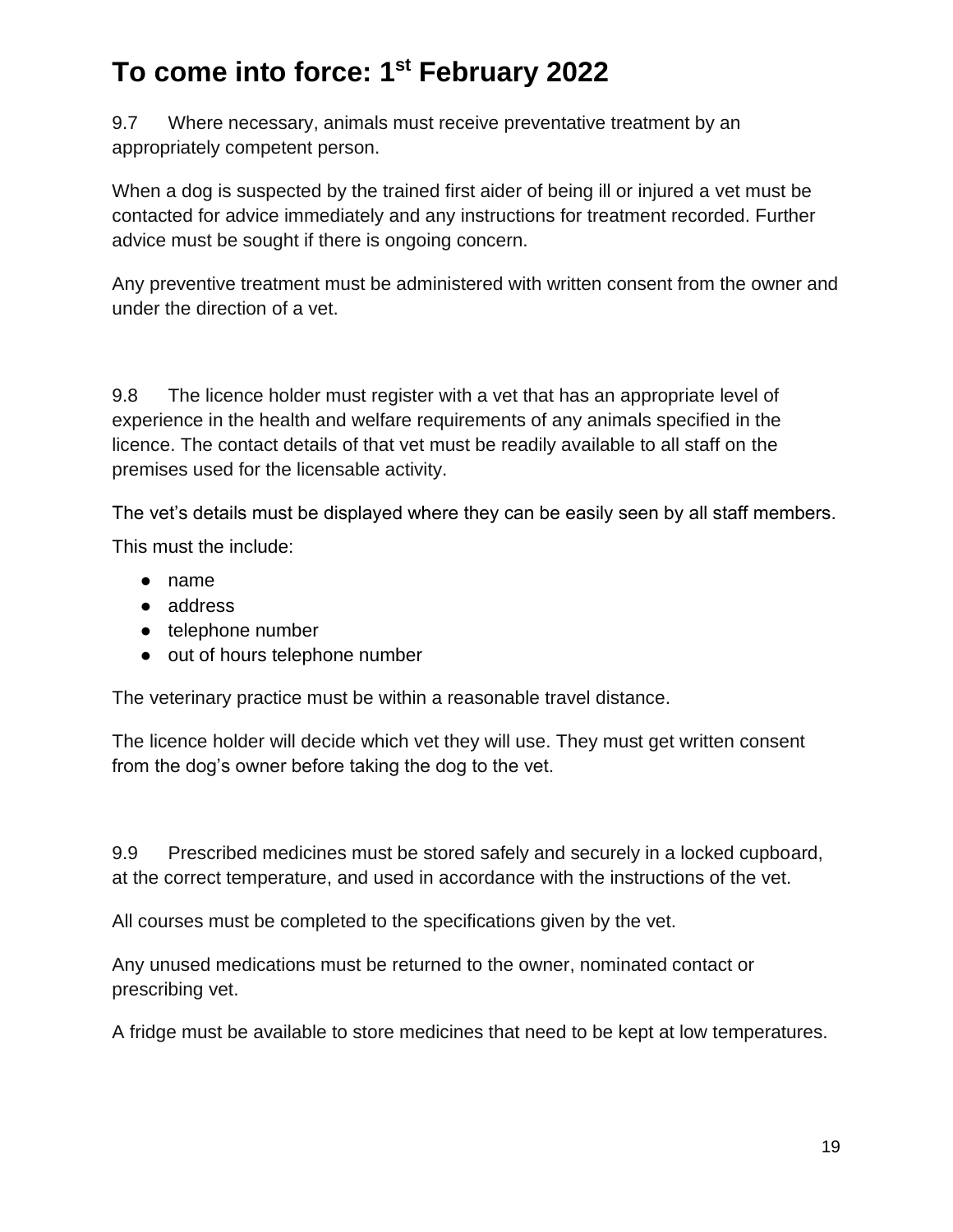9.10 Medicines other than prescribed medicines must be stored, used and disposed of in accordance with the instructions of the manufacturer or vet.

All medications must only be used with prior consent of the owner and in discussion with a vet.

9.11 Cleaning products must be suitable, safe and effective against pathogens that pose a risk to the animals. They must be used, stored and disposed of in accordance with the manufacturer's instructions and used in a way which prevents distress or suffering of the animals.

The choice of cleaning and disinfectant products must be based on suitability, safety, compatibility and effectiveness. Disinfectant products must be virucidal as well as bacteriocidal.

Staff using cleaning products must be competent in the safe use of detergents and fluids. Cleaning products must be kept entirely out of the reach of animals, and must never be left in kennels.

Standing water must not be allowed to accumulate due to the possibility of pathogens residing in these moist environments.

Grooming equipment must be kept clean and in a good state of repair. If provided by the owner, it must only be used on that dog and must be sent home with the dog.

Toys must be cleaned and disinfected between uses for different dogs, disposed of, or returned to the dog's owner (if they came in with the dog).

Kennels of long stay dogs must undergo periodical thorough cleaning, disinfection and drying.

Any equipment that has been used on an infectious or suspected infectious animal must be cleaned and disinfected after use or disposed of.

9.12 No person may euthanise an animal except a vet or a person who has been authorised by a vet as competent for such purpose or:

(a) in the case of fish, a person who is competent for such purpose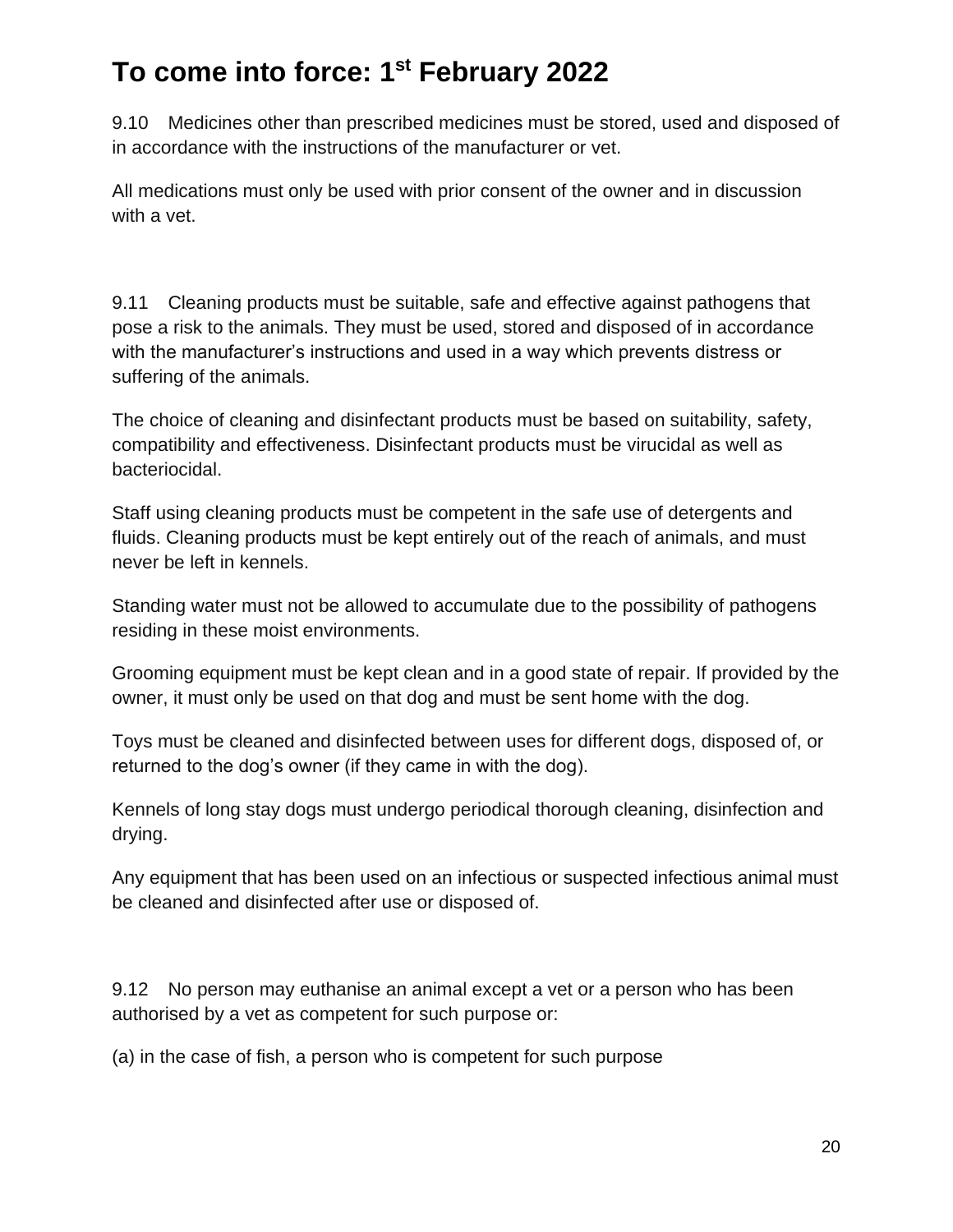(b) in the case of horses, a person who is competent, and who holds a licence or certificate, for such purpose

Only a vet may euthanise a dog.

The licence holder must keep a record of all euthanasia and the identity of the qualified vet that carried it out. The owner or designated main point of contact must be contacted to give consent. Unless imperative for the welfare of the dog, euthanasia must not take place until consent is given.

9.13 All animals must be checked at least once daily or more regularly as necessary to check for any signs of pain, suffering, injury, disease or abnormal behaviour. Vulnerable animals must be checked more frequently. Any signs of pain, suffering, injury, disease or abnormal behaviour must be recorded and the advice and further advice (if necessary) of a vet (or in the case of fish, of an appropriately competent person) must be sought and followed.

Records and any associated checklists must be made available to inspectors.

Presence or absence of faeces and urine must be monitored daily. Any abnormalities must be recorded and acted upon as appropriate.

#### 10.0 Emergencies

10.1 A written emergency plan, acceptable to the local authority, must be in place, known and available to all the people on the premises used for the licensable activity. It must be followed where necessary to ensure appropriate steps are taken to protect all the people and animals on the premises in case of fire or in case of breakdowns for essential heating, ventilation and aeration or filtration systems or other emergencies.

Entrances and fire exits must be clear of obstructions at all times.

Suitable firefighting, prevention and detection equipment must be provided and maintained in good working order.

Buildings must have at least one working smoke detector (or other suitable fire detection system) installed in a suitable location on each separate level or floor. Where appropriate, there must be at least one carbon monoxide detector.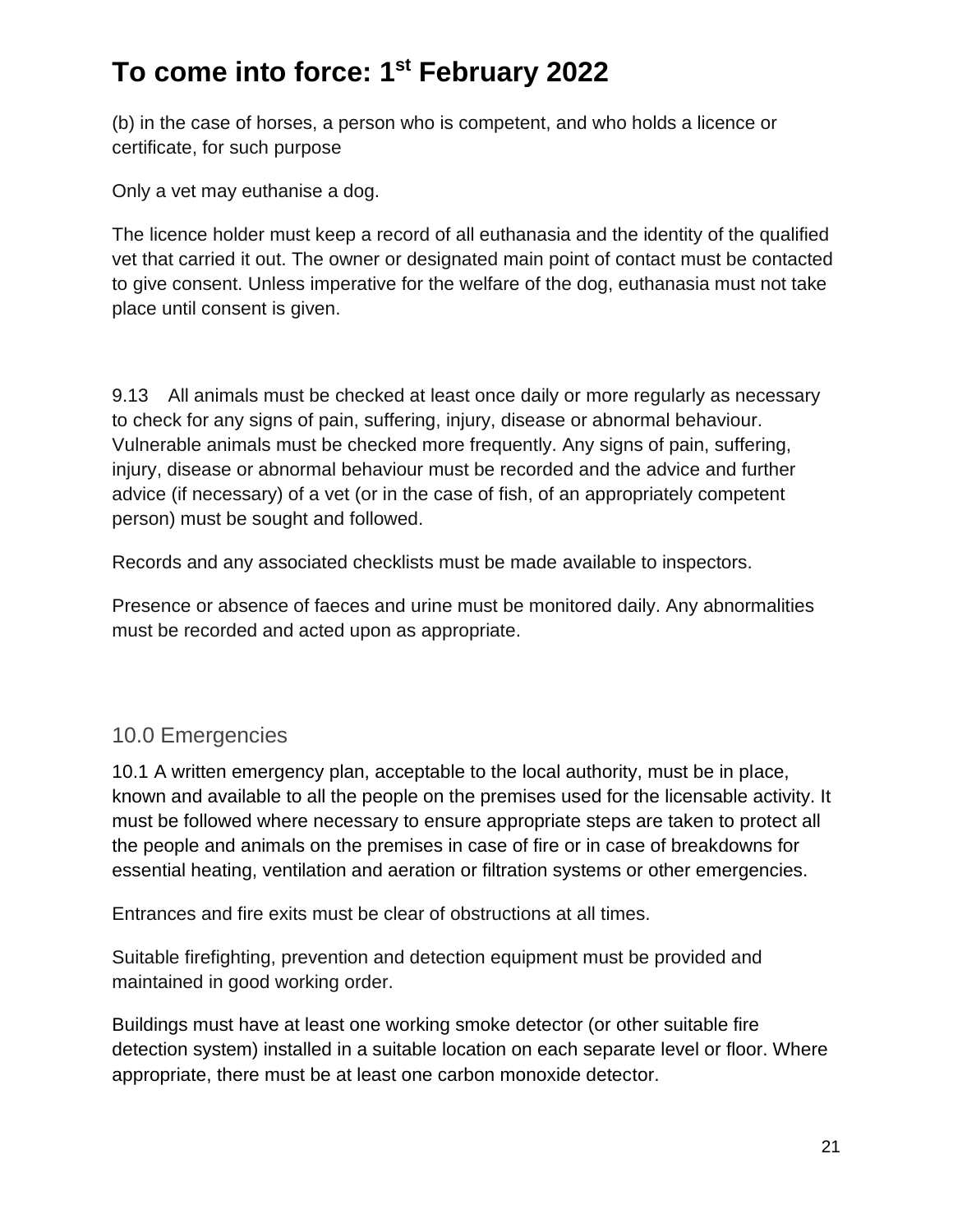A first aid kit suitable for treatment of dogs must be kept on site.

An emergency drill programme must be in place with annual testing, or as determined by fire risk assessments. All new members of staff must have this as part of their induction programme.

There must be a plan for housing of the dogs should the premises become uninhabitable.

There must be a documented policy in place for dealing with emergencies, including extremes of temperature and weather conditions (both hot and cold).

All electrical installations must be installed by appropriately qualified persons in a location where they do not present a risk.

All equipment must be maintained in a safe condition and good state of repair and must be serviced according to manufacturer's guidelines.

10.2 The plan must include details of the emergency measures to be taken for the extrication of the animals should the premises become uninhabitable. It must also include an emergency telephone list with fire service and police contact details.

10.3 External doors and gates must be lockable.

10.4 A designated key holder with access to all animal areas must at all times be within reasonable travel distance of the premises and available to attend in an emergency.

A reasonable distance is interpreted as no more than 30 minutes travelling time in normal conditions.

In a non-domestic setting, an emergency contact name and number must be displayed on the outside of the premises.

Optional higher standard condition for emergencies

A member of staff must be on site at all times.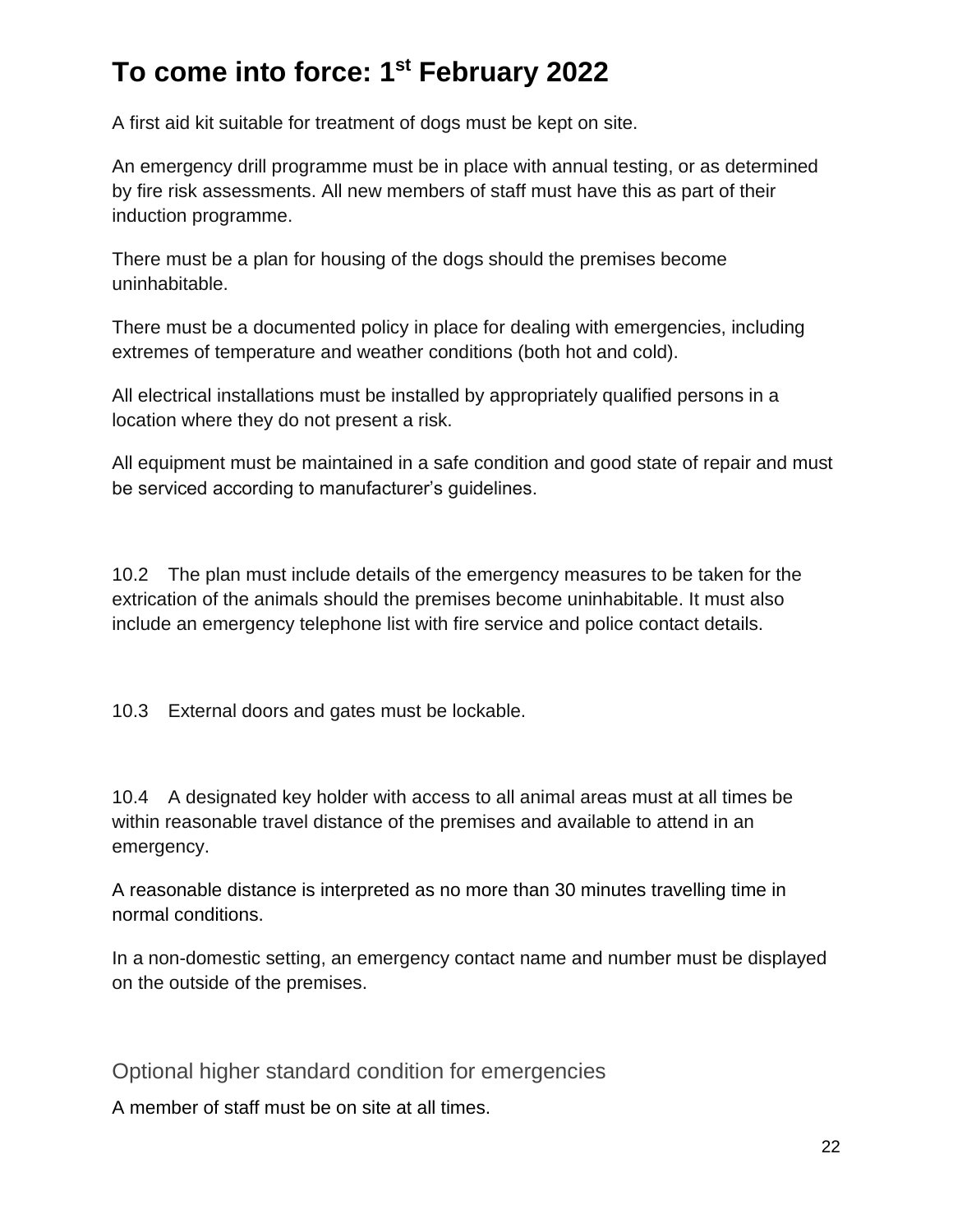Part B – Specific conditions: providing boarding in kennels for dogs (schedule 4, part 2 of the regulations)

Paragraph numbers relate to the conditions in the schedules of the regulations.

7.0 Suitable environment

7.1 Dogs within the licensed premises must be prevented from coming into contact with other animals from outside the premises.

7.2In each kennel unit, the sleeping area must-

- (a) be free from draughts
- (b) provide the dog with sufficient space to -

(i)sit and stand at full height,

(ii)lie down fully stretched-out,

(iii)wag its tail,

(iv)walk and

(v) turn around,

without touching another dog or the walls

- (c) have a floor area which is at least twice the area required for the dog in it to lie flat
- (d) if built after the date on which these Regulations come into force, have a floor area of at least 1.9 square metres.

This applies to new builds and extensions. It does not apply to kennels rebuilding on an existing footprint. It is expected that many new boarding facilities will be significantly larger than the minimum sizes currently provided.

7.3 Each kennel unit must be clearly numbered and there must be a system in place so that relevant information about the dog or dogs in each kennel unit is available to all staff and any inspector.

7.4 Each dog must have constant access to its sleeping area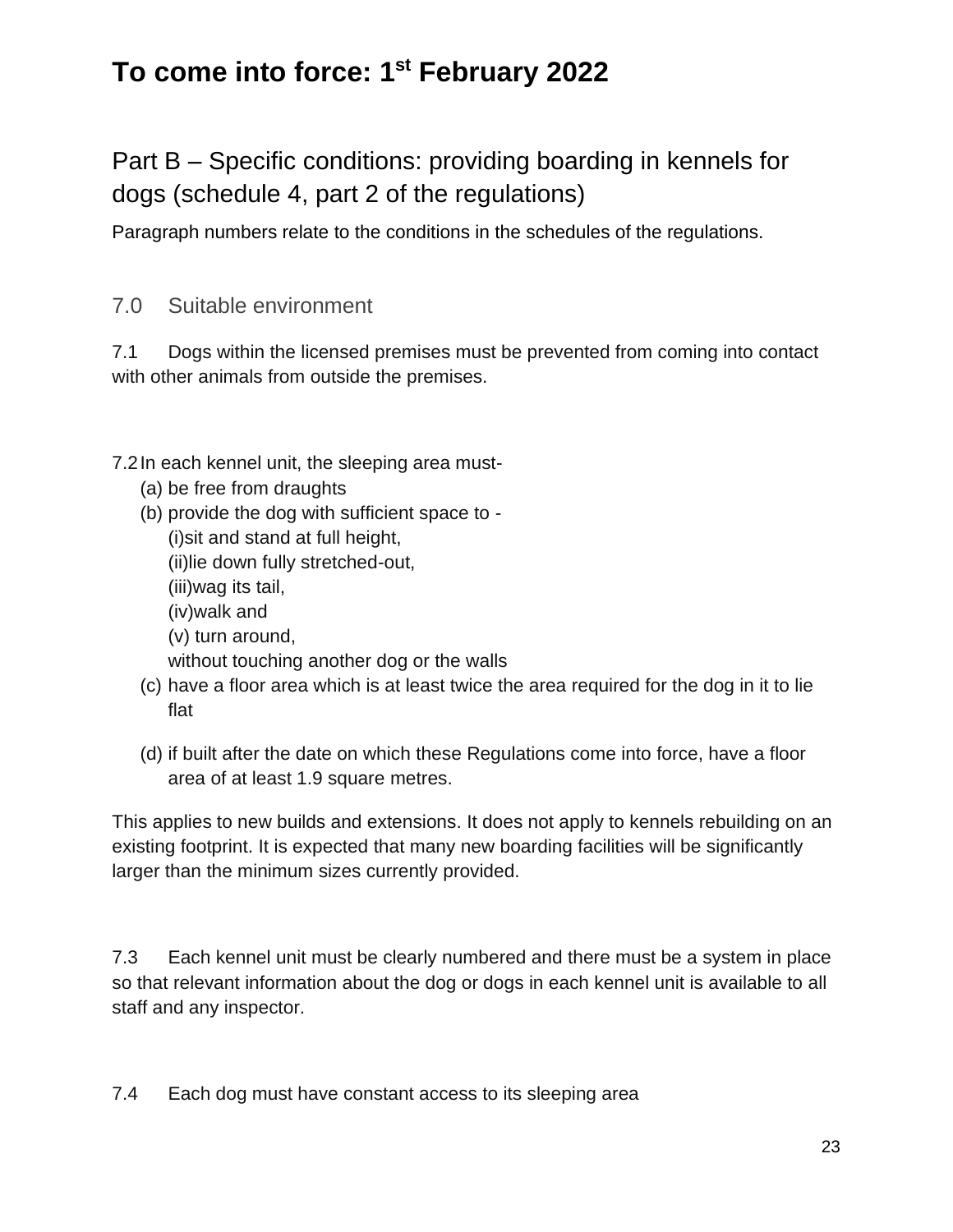There must be a clean resting place to provide comfort and warmth that is situated out of draughts.

All beds and bedding areas must be kept clean, dry and parasite free.

Bedding must be made of a material that is easy to wash and disinfect, or is disposable.

Bedding must be changed, cleaned and disinfected between dogs.

A dog must not be left without bedding. Soft bedding materials must be provided and adapted if necessary for old, young or infirm dogs to help regulate their body temperature. If a dog chews or destroys its bedding, it must be replaced with an alternative.

7.5 Each dog must have a clean, comfortable and warm area within its sleeping area where it can rest and sleep

7.6 Each exercise run must have a single, safe, secure, waterproof roof over a minimum of half its total area.

The roofing material must be of a material (ideally translucent) capable of filtering UV light and providing shade. A run must not be used as the primary sleeping area.

7.7 Where a dog poses a health or welfare risk to other dogs, it must be kept on its own in a kennel unit. If that kennel unit adjoins another kennel unit, any adjoining wall must be of full height and width to prevent the dog from coming into physical contact with any other dog.

Partition walls may be temporary, as long as they are safe and robust.

7.8 Only dogs from the same household may share a kennel unit.

Written authorisation from the owner is required.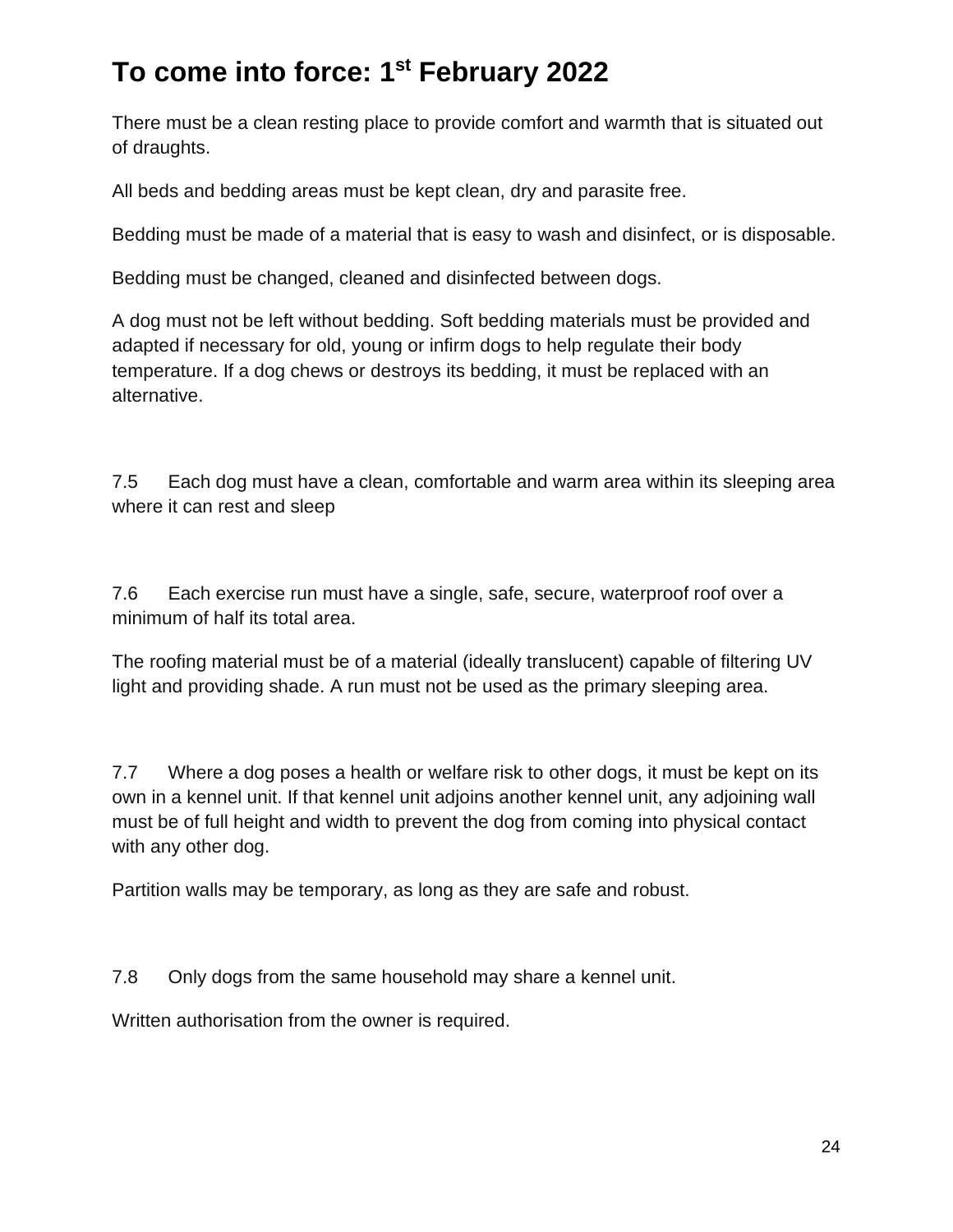Required higher standard for providing a suitable environment for dogs

The sleeping area must be at least 2.85 square metres

#### 8.0 Monitoring behaviour and training

8.1 Any equipment that a dog is likely to be in contact with and any toy provided must not pose a risk of pain, suffering, disease or distress to the dog and must be correctly used.

Items specific to a particular dog must be identified as such and only used for those dogs.

Items such as leads must be removed when the dog is in its kennel unit.

8.2 All dogs must be provided with toys or feeding enrichment (or both), unless advice from a vet suggests otherwise.

Supervised enrichment opportunities must be offered to each dog at least daily.

Food provision can be used to enhance enrichment. For example, through the use of devices increasing the time and effort taken to access food. This includes puzzle feeders, activity balls and stuffed rubber toys.

Where dogs are kept in pairs or larger groups, more devices must be available than the number of dogs and use must be supervised carefully to identify where adverse behaviour occurs.

Dogs which show adverse behaviour associated with feeding, or when provided with food based enrichment, must be separated from other dogs prior to feeding.

8.3 All toys and other enrichment items must be checked daily to ensure they remain safe and must be cleaned and disinfected at least weekly.

8.4 Each dog must be exercised at least once daily away from its kennel unit as appropriate for its age and health.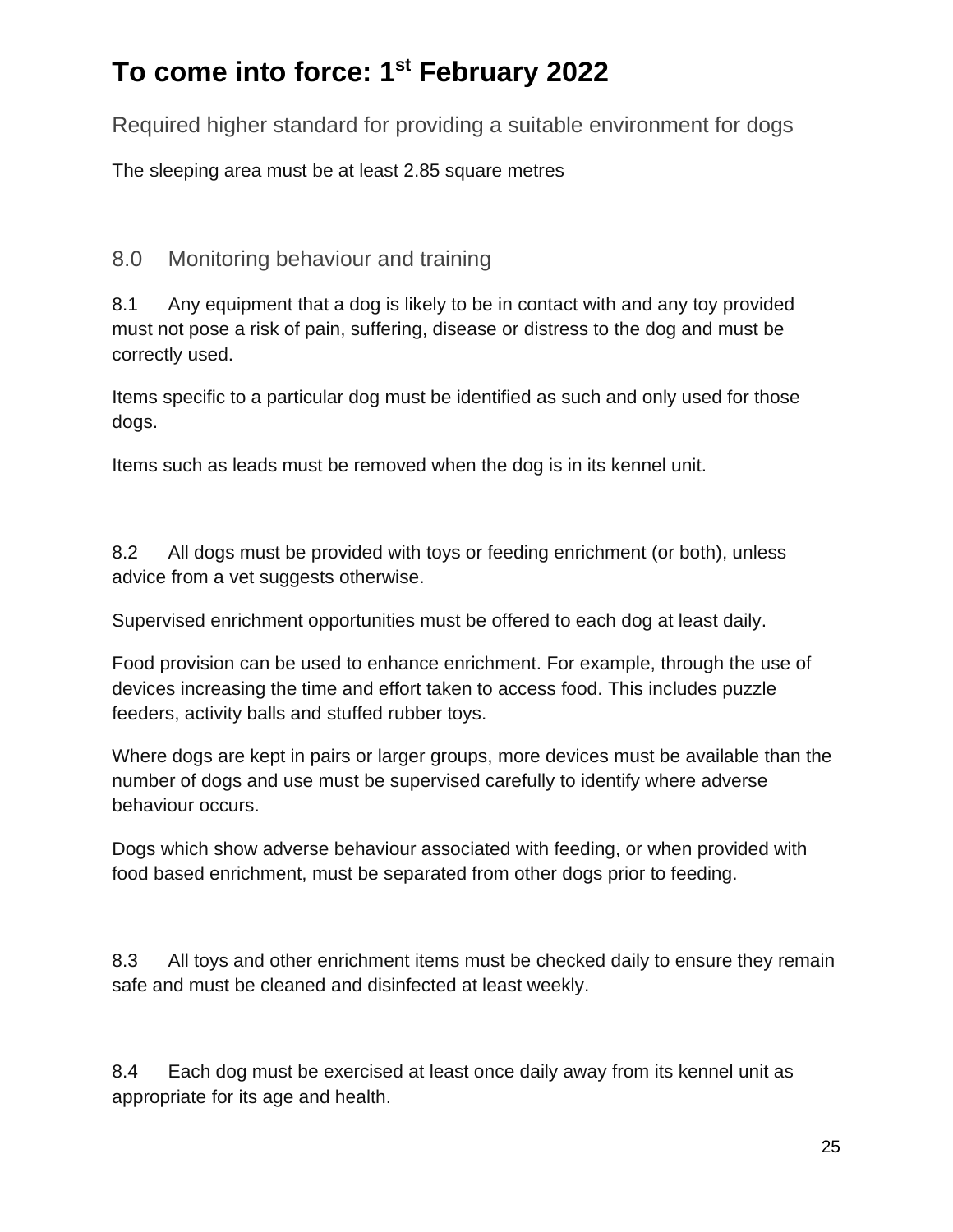8.5 Any dog, which on the advice of a vet, cannot be exercised must be provided with alternative forms of mental stimulation.

Walks must be replaced with 2 extra periods of human interaction during the day using grooming, toys or play. Toys will ideally be on a rotation so that their preferences for different toys can be established and to minimise stress.

8.6 There must be an area within each kennel unit for the dog to avoid seeing people and other dogs outside the kennel unit if it wants to.

This applies whether a dog is single, paired or group housed.

The dog must be able to hide to avoid visual contact with other dogs. For example, by using blankets, crates and beds with high sides or screens.

Required higher standard for monitoring dogs' behaviour and training

There must be a documented daily enrichment plan setting out 2 or more sessions with toys or feed enrichment per day (in addition to their exercise).

#### 9.0 Records

- 9.1 A register must be kept of all the dogs at the premises which must include:
	- the dates of each dog's arrival and departure
	- each dog's name, age, sex, neuter status, microchip number and a description of it or its breed
	- the number of any dogs from the same household
	- a record of which dogs (if any) are from the same household
	- the name, postal address, telephone number and email address of the owner of each dog and emergency contact details
	- the name, postal address, telephone number and email address of a local contact in an emergency for each dog
	- the name and contact details of the dog's normal vet and details of any insurance relating to the dog